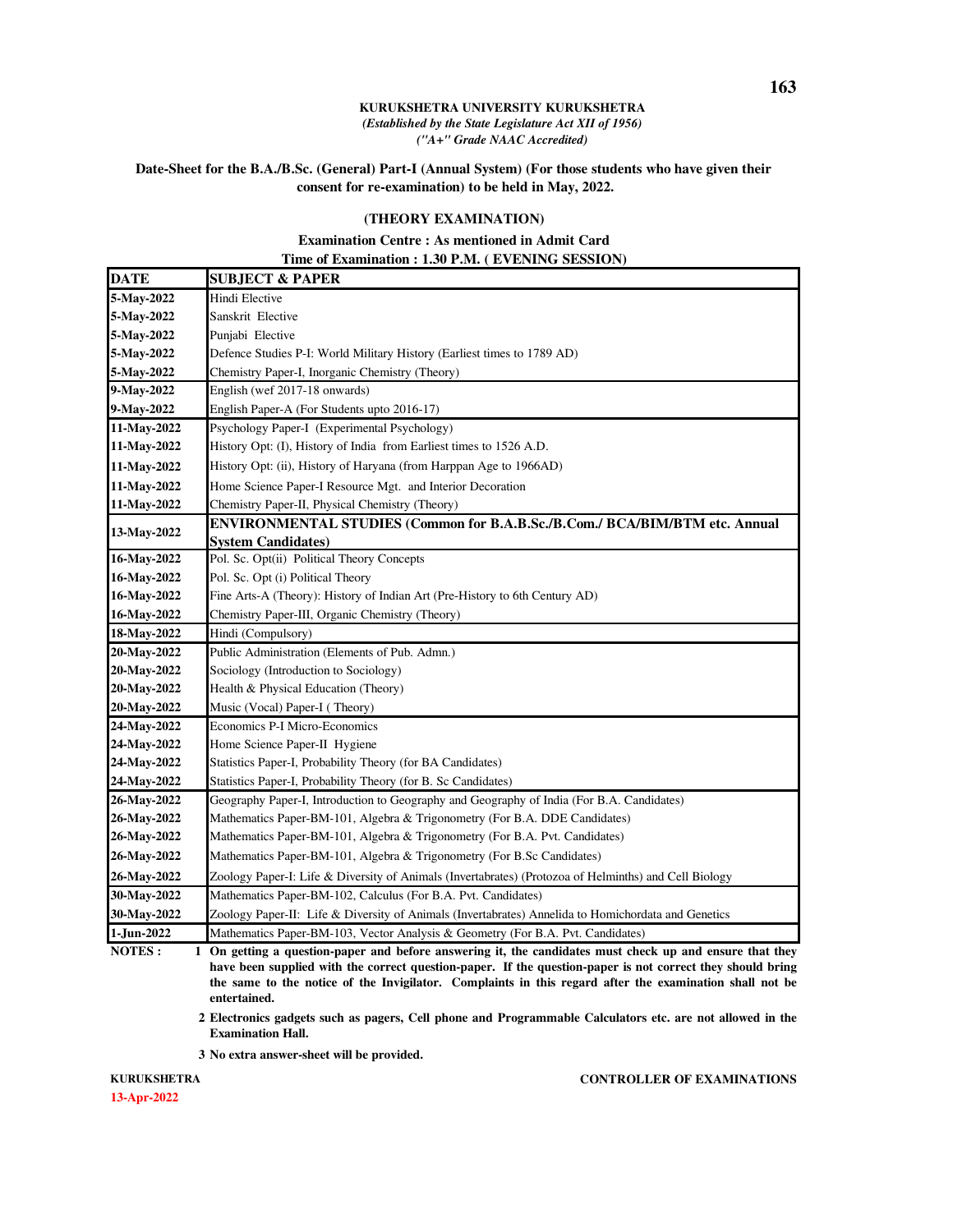### **Date-Sheet for the B.A./B.Sc. (General) Part-II (Annual System) (For those students who have given their consent for re-examination) to be held in May, 2022.**

### **(THEORY EXAMINATION)**

## **Examination Centre : As mentioned in Admit Card Time of Examination : 1.30 P.M. ( EVENING SESSION)**

| <b>SUBJECT &amp; PAPER</b>                                                                                                                                                                                             |
|------------------------------------------------------------------------------------------------------------------------------------------------------------------------------------------------------------------------|
| English (For students wef 2018-19 onwards)                                                                                                                                                                             |
| English Paper-A (For Students upto 2017-18)                                                                                                                                                                            |
| Economics (Macro Economics)                                                                                                                                                                                            |
| Geography Paper-I, Physical Geography (Theory) (For BA Candidates)                                                                                                                                                     |
| Home Science P-I, Clothing & Textiles                                                                                                                                                                                  |
| Philosophy Opt. (I) Logic (Indian & Western)                                                                                                                                                                           |
| Philosophy Opt. (II) Logic and Scientific Method (Indian & Western)                                                                                                                                                    |
| Hindi (Elective)                                                                                                                                                                                                       |
| Punjabi Elective                                                                                                                                                                                                       |
| Sanskrit Elective                                                                                                                                                                                                      |
| Defence Studies Opt(A) Military Thinkers & Military History                                                                                                                                                            |
| Defence Studies Opt(B) Study of War.                                                                                                                                                                                   |
| Home Science P-II, Physiology                                                                                                                                                                                          |
| Zoology Paper-I (Theory) Life and Diversity of Chordates                                                                                                                                                               |
| Mathematics Paper-BM-201, Advanced Calculus (For BA Candidates)                                                                                                                                                        |
| Zoology Paper-II (Theory), Mammalian Physiology                                                                                                                                                                        |
| Mathematics Paper-BM-202, Differential Equations (For BA Candidates)                                                                                                                                                   |
| Mathematics Paper-BM-203, Mechanics (For BA Candidates)                                                                                                                                                                |
| English Paper-B (For Students upto 2017-18)                                                                                                                                                                            |
| Sociology P-I, Research Methodology                                                                                                                                                                                    |
| Pub. Administration: Indian Admn.                                                                                                                                                                                      |
| Health & Physical Education (Theory)                                                                                                                                                                                   |
| Hindi (Compulsory)                                                                                                                                                                                                     |
| History Option-(i), History of India (1526-1857 AD)                                                                                                                                                                    |
| History Option-(ii), Modern India (1858-1964 AD)                                                                                                                                                                       |
| Pol. Sc. Opt(i) Indian Govt. & Politics                                                                                                                                                                                |
| Pol. Sc. Opt(ii) International Relations                                                                                                                                                                               |
| Fine Arts Paper-I, History of Indian Art (Theory)                                                                                                                                                                      |
| 1 On getting a question-paper and before answering it, the candidates must check up and ensure that they<br>hore hear cumplied with the connect question nonce. If the question nonen is not connect thay should huing |
|                                                                                                                                                                                                                        |

**have been supplied with the correct question-paper. If the question-paper is not correct they should bring the same to the notice of the Invigilator. Complaints in this regard after the examination shall not be entertained.**

- . **2 Electronics gadgets such as pagers, Cell phone and Programmable Calculators etc. are not allowed in the Examination Hall.**
- . **3 No extra answer-sheet will be provided.**

**13-Apr-2022 KURUKSHETRA**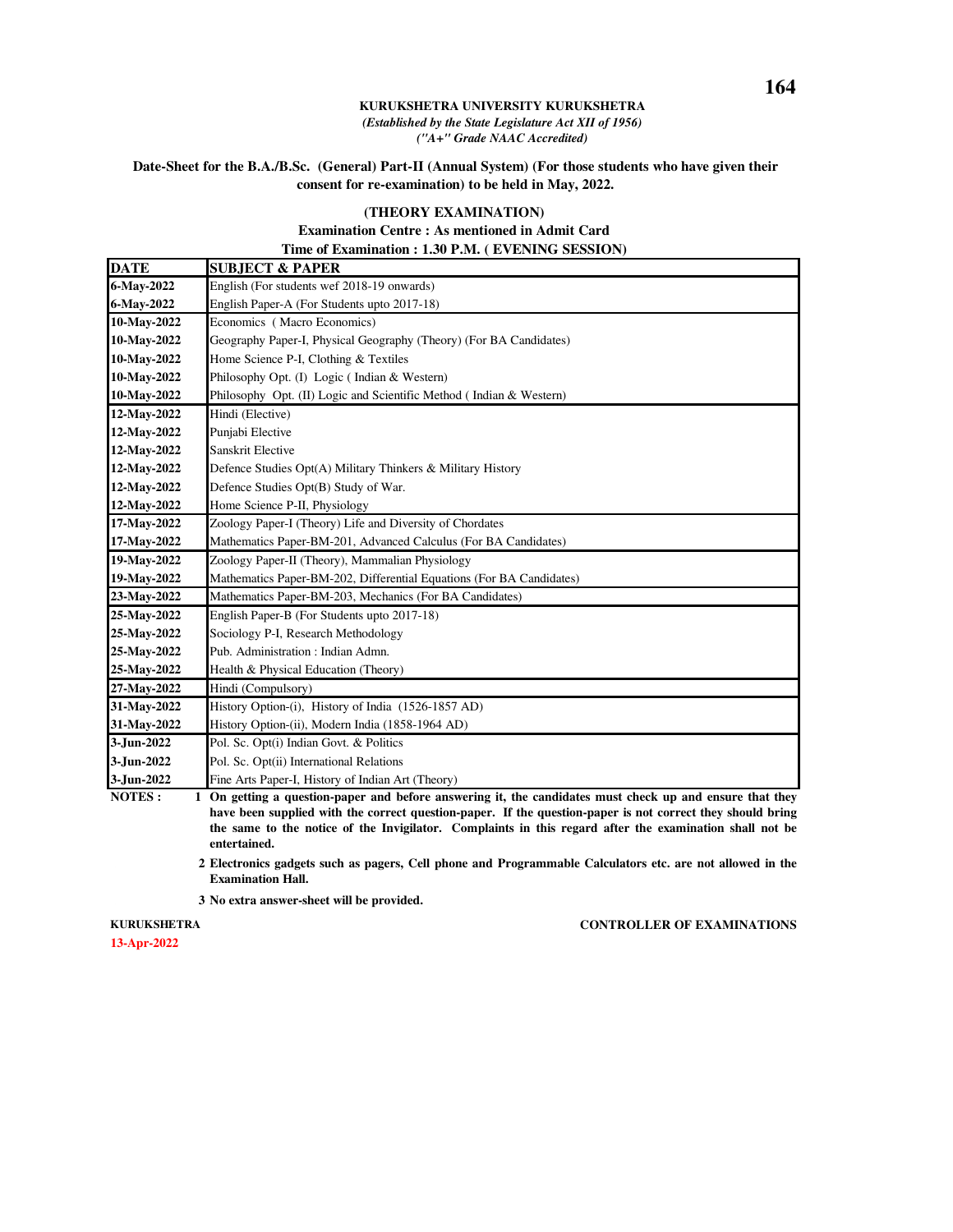### **Date-Sheet for the B.A./B.Sc. (General) Part-III (Annual System) (For those students who have given their consent for re-examination) to be held in May, 2022.**

### **(THEORY EXAMINATION)**

### **Examination Centre : As mentioned in Admit Card Time of Examination : 1.30 P.M. (EVENING SESSION)**

| <b>DATE</b> | <b>SUBJECT &amp; PAPER</b>                                                                               |
|-------------|----------------------------------------------------------------------------------------------------------|
| 5-May-2022  | Economics                                                                                                |
| 5-May-2022  | Home Science P-I, Food & Nutrition                                                                       |
| 9-May-2022  | Hindi (Elective)                                                                                         |
| 9-May-2022  | Punjabi Elective                                                                                         |
| 9-May-2022  | Sanskrit Elective                                                                                        |
| 9-May-2022  | Urdu (Elective)                                                                                          |
| 11-May-2022 | Botany Paper-I, Plant Physiology Biochemistry & Biotechnology (Theory)                                   |
| 11-May-2022 | English (For students wef 2019-20 onwards)                                                               |
| 11-May-2022 | English Paper-A (For Students upto 2018-19)                                                              |
| 16-May-2022 | History Opt.(i) Ancient and Medieval World                                                               |
| 16-May-2022 | History Opt.-(ii) Modern World                                                                           |
| 16-May-2022 | History Opt.-(iii) East Asia in Modern Times                                                             |
| 18-May-2022 | Pol. Sc. Opt.(i) Comparative Govt. and Politics (Govt. & Politics of U.K., U.S.A, China & Switzerland)   |
| 18-May-2022 | Pol. Sc. Opt (ii) Public Admn.                                                                           |
| 20-May-2022 | Botany Paper-II, Ecology & Utilization of Plants (Theory)                                                |
| 20-May-2022 | Hindi (Compulsory)                                                                                       |
| 20-May-2022 | Punjabi Compulsory                                                                                       |
| 24-May-2022 | Mathematics Paper-BM-301, Analysis (For B.Sc Candidates)                                                 |
| 24-May-2022 | Mathematics Paper-BM-301, Analysis (For B.A. Candidates)                                                 |
| 26-May-2022 | Psychology Paper-I Psychopathology                                                                       |
| 26-May-2022 | Psychology Paper-II Applied Psychology                                                                   |
| 27-May-2022 | Mathematics Paper-BM-302, Abstract Algebra (For B.Sc Candidates)                                         |
| 27-May-2022 | Mathematics Paper-BM-302, Abstract Algebra (For B.A. Candidates)                                         |
| 27-May-2022 | Commercial Art Designing & Painting                                                                      |
| 30-May-2022 | Geography Paper-I, Human Geography & Resources & Environment (For BA Candidates)                         |
| 31-May-2022 | English Paper-B (For Students upto 2018-19)                                                              |
| 31-May-2022 | Pub. Admn. Opt (ii): Local Govt. & Admn. in India                                                        |
| 31-May-2022 | Sociology Opt (iii) Population & Society                                                                 |
| 31-May-2022 | Health & Physical Education                                                                              |
| 31-May-2022 | Sociology P-I Opt (i) Indian Society                                                                     |
| 31-May-2022 | Sociology P-II Opt (ii) Social Problems in India                                                         |
| 31-May-2022 | Pub. Admn. Opt (i): Development Admn.                                                                    |
| 1-Jun-2022  | Mathematics Paper-BM-303 opt (i), Programming in C & Numerical Analysis (For B.Sc Candidates)            |
| 1-Jun-2022  | Mathematics Paper-BM-303 opt (i), Programming in C & Numerical Analysis (For B.A. Candidates)            |
| NOTES:      | 1 On getting a question-paper and before answering it, the candidates must check up and ensure that they |

**have been supplied with the correct question-paper. If the question-paper is not correct they should bring the same to the notice of the Invigilator. Complaints in this regard after the examination shall not be entertained.**

. **2 Electronics gadgets such as pagers, Cell phone and Programmable Calculators etc. are not allowed in the Examination Hall.**

. **3 No extra answer-sheet will be provided.**

**13-Apr-2022 KURUKSHETRA**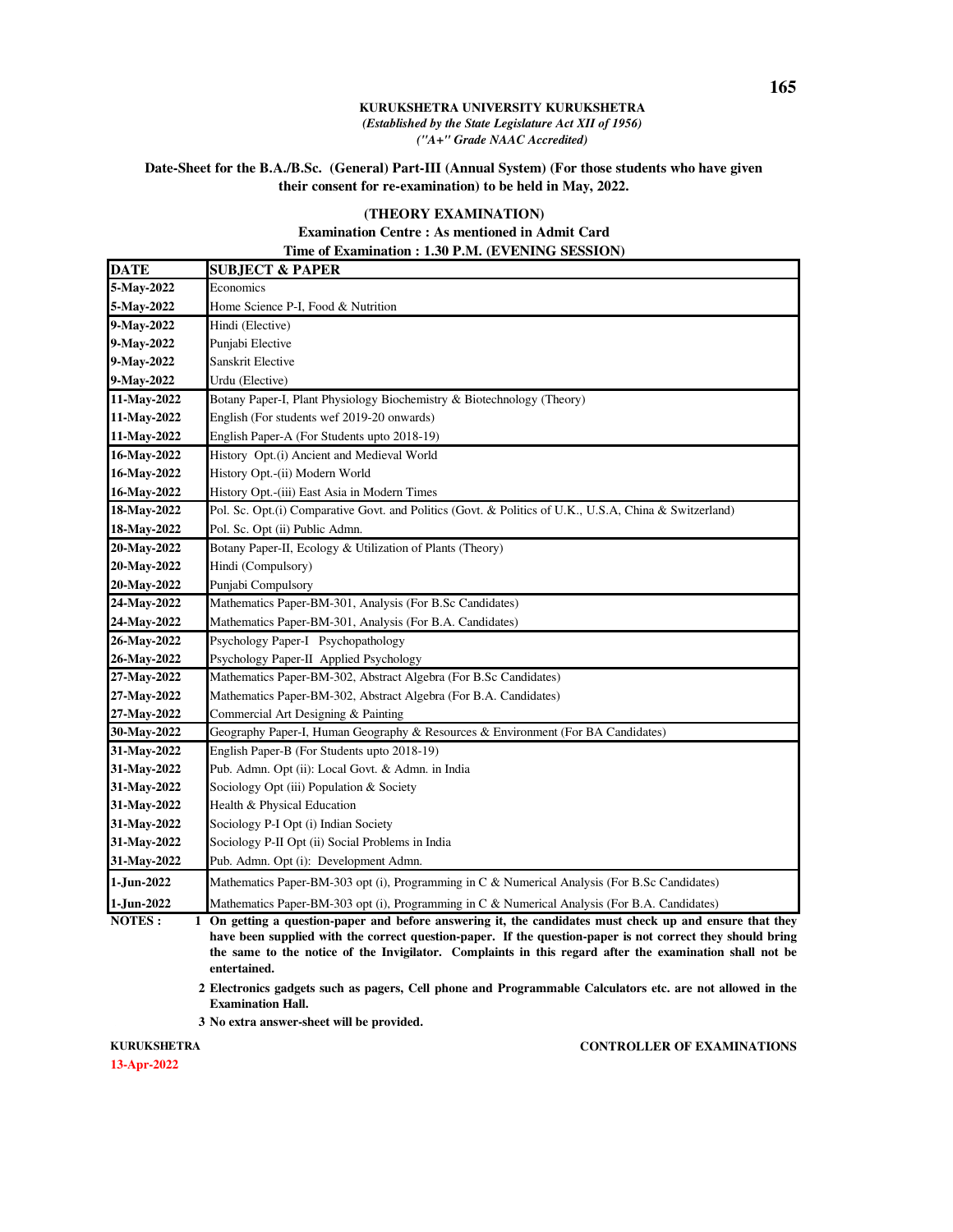### **Date-Sheet for the B. Com Part-I, II & III (Annual System) (For those students who have given their consent for re-examination) to be held in May, 2022.**

### **(THEORY EXAMINATION)**

### **Examination Centre : As mentioned in Admit Card Time of Examination : 1.30 P.M. ( EVENING SESSION)**

| <b>DATE</b> | <b>SUBJECT AND PAPERS</b>                                                       |
|-------------|---------------------------------------------------------------------------------|
|             | <b>B.Com. Part-I</b>                                                            |
| 5-May-2022  | P-BC-101: Business Communication                                                |
| 10-May-2022 | P-BC-102: Business Mathematics                                                  |
| 13-May-2022 | ENVIRONMENTAL STUDIES (Common for B.A.B.Sc./B.Com./ BCA/BIM/BTM etc. Annual     |
|             | <b>System Candidates)</b>                                                       |
| 18-May-2022 | P-BC-103: Financial Accounting                                                  |
| 23-May-2022 | P-BC-104: Business Economics                                                    |
| 26-May-2022 | P-BC-105: Business Management                                                   |
| 30-May-2022 | P-BC-106: Basic of Computer (Theory)                                            |
|             | <b>B.Com. Part-II</b>                                                           |
| 6-May-2022  | P-BC-201: Business Law (wef 2017-18 onwards)                                    |
| 11-May-2022 | P-BC-202: Corporate Accounting (wef 2017-18 onwards)                            |
| 16-May-2022 | P-BC-203: Company Law and Auditing (wef 2017-18 onwards)                        |
| 19-May-2022 | P-BC-204: Business Statistics (wef 2017-18 onwards)                             |
| 24-May-2022 | P-BC-206 (i): Indian Financial System (wef 2017-18 onwards)                     |
|             | <b>B.Com. Part-III</b>                                                          |
| 9-May-2022  | Paper-I-BC-301: Income Tax (wef 2018-19 onwards)                                |
| 12-May-2022 | Paper-II-BC-302: Cost Accounting (wef 2018-19 onwards)                          |
| 17-May-2022 | Paper-III-BC-303: Financial Management (wef 2018-19 onwards)                    |
| 20-May-2022 | Paper-IV-BC-304: Business Environment (wef 2018-19 onwards)                     |
| 25-May-2022 | Paper-V Opt. (i)-BC-305: Financial Market Operations (wef 2018-19 onwards)      |
| 27-May-2022 | Paper-V Opt.(ii)-BC-305: Investment Management (wef 2018-19 onwards)            |
| 31-May-2022 | Paper-VI Opt.(i)-BC-306: Advertising and Sales Management (wef 2018-19 onwards) |

**NOTES : 1 On getting a question-paper and before answering it, the candidates must check up and ensure that they have been supplied with the correct question-paper. If the question-paper is not correct they should bring the same to the notice of the Invigilator. Complaints in this regard after the examination shall not be entertained.**

- . **2 Electronics gadgets such as pagers, Cell phone and Programmable Calculators etc. are not allowed in the Examination Hall.**
- . **3 No extra answer-sheet will be provided.**

**CONTROLLER OF EXAMINATIONS**

**KURUKSHETRA** 

**13-Apr-2022**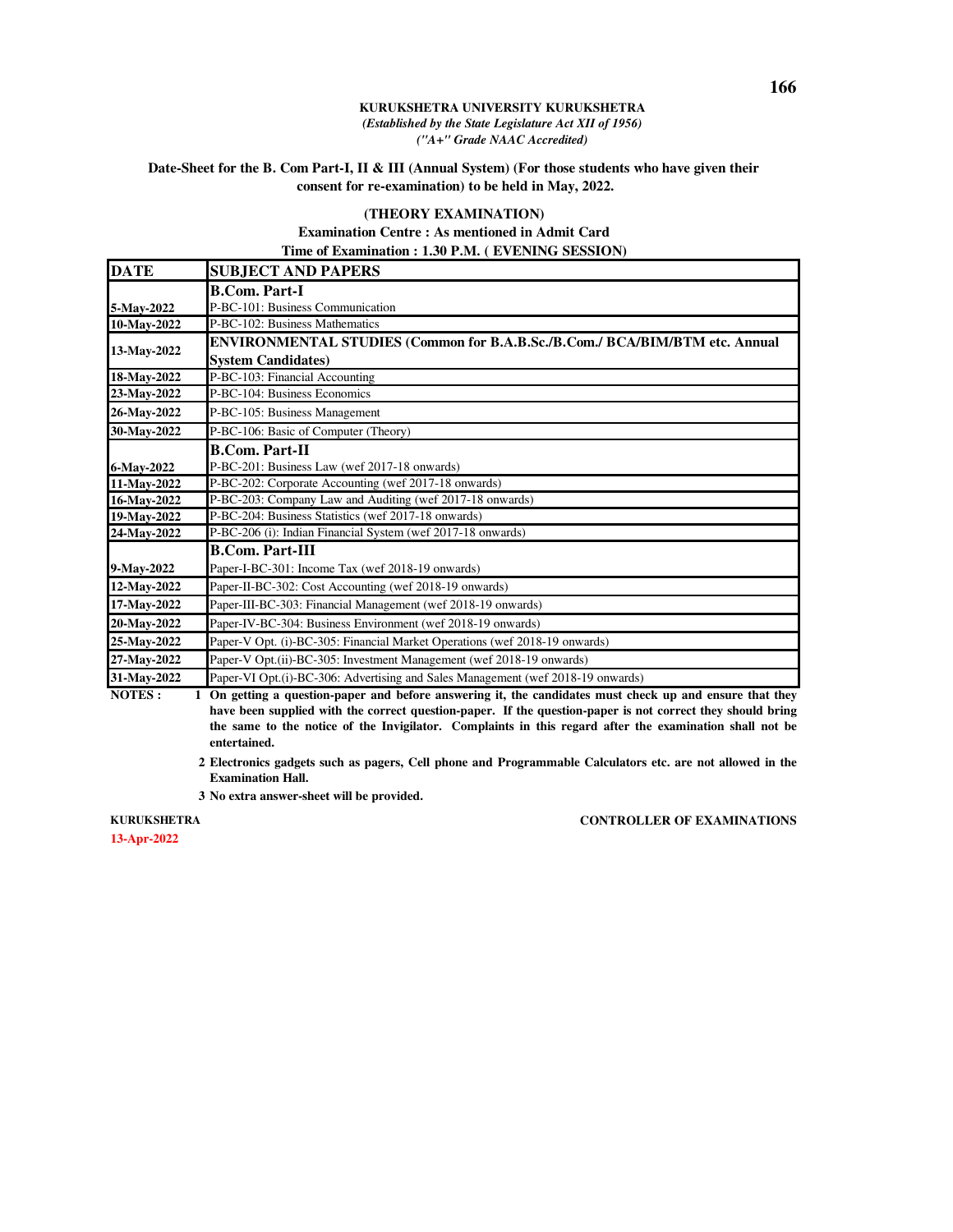### **Date-sheet for the Shastri Part-I, II & III and Acharya in Phalita Jyotish Part-I (For those students who have given their consent for re-examination) to be held in May, 2022.**

### **(THEORY EXAMINATION)**

### **Examination Centre : As mentioned in Admit Card Time of Examination : 1.30 P.M. (EVENING SESSION)**

| <b>DATE</b>   | <b>SUBJECT AND PAPERS</b>                                                                                |
|---------------|----------------------------------------------------------------------------------------------------------|
|               | <b>Shastri Part–I</b>                                                                                    |
| 5-May-2022    | Paper-II: Padhya Kavya Tatha Rupak                                                                       |
| 10-May-2022   | Paper-IV: Opt. (i) Darshan                                                                               |
| 12-May-2022   | Paper-V (i) English Paper-A                                                                              |
|               | <b>Shastri Part-II</b>                                                                                   |
| 6-May-2022    | Paper-I Opt.(i) Vyakarna (Sidhant Kaumudi)                                                               |
| 6-May-2022    | Paper-I Opt.(ii) Vyakarna (Asthadhayayi)                                                                 |
| 11-May-2022   | Paper-II: Padhya, Kavya Tatha Rupak                                                                      |
| 16-May-2022   | Paper-IV: Ved Nirukat Tatha Vaidic Vyakarana                                                             |
| 19-May-2022   | Paper-V (i) English Paper-A                                                                              |
| 24-May-2022   | Paper-V (ii) English Paper-B                                                                             |
|               | <b>Shastri Part-III</b>                                                                                  |
| 9-May-2022    | Paper-V (i) English Paper-A                                                                              |
|               | Acharya in Phalita Jyotish Part-I                                                                        |
| 9-May-2022    | Paper-I                                                                                                  |
| <b>NOTES:</b> | 1 On getting a question-paper and before answering it, the candidates must check up and ensure that they |

**have been supplied with the correct question-paper. If the question-paper is not correct they should bring the same to the notice of the Invigilator. Complaints in this regard after the examination shall not be entertained.**

. **2 Electronics gadgets such as pagers, Cell phone and Programmable Calculators etc. are not allowed in the Examination Hall.**

. **3 No extra answer-sheet will be provided.**

**KURUKSHETRA** 

**13-Apr-2022**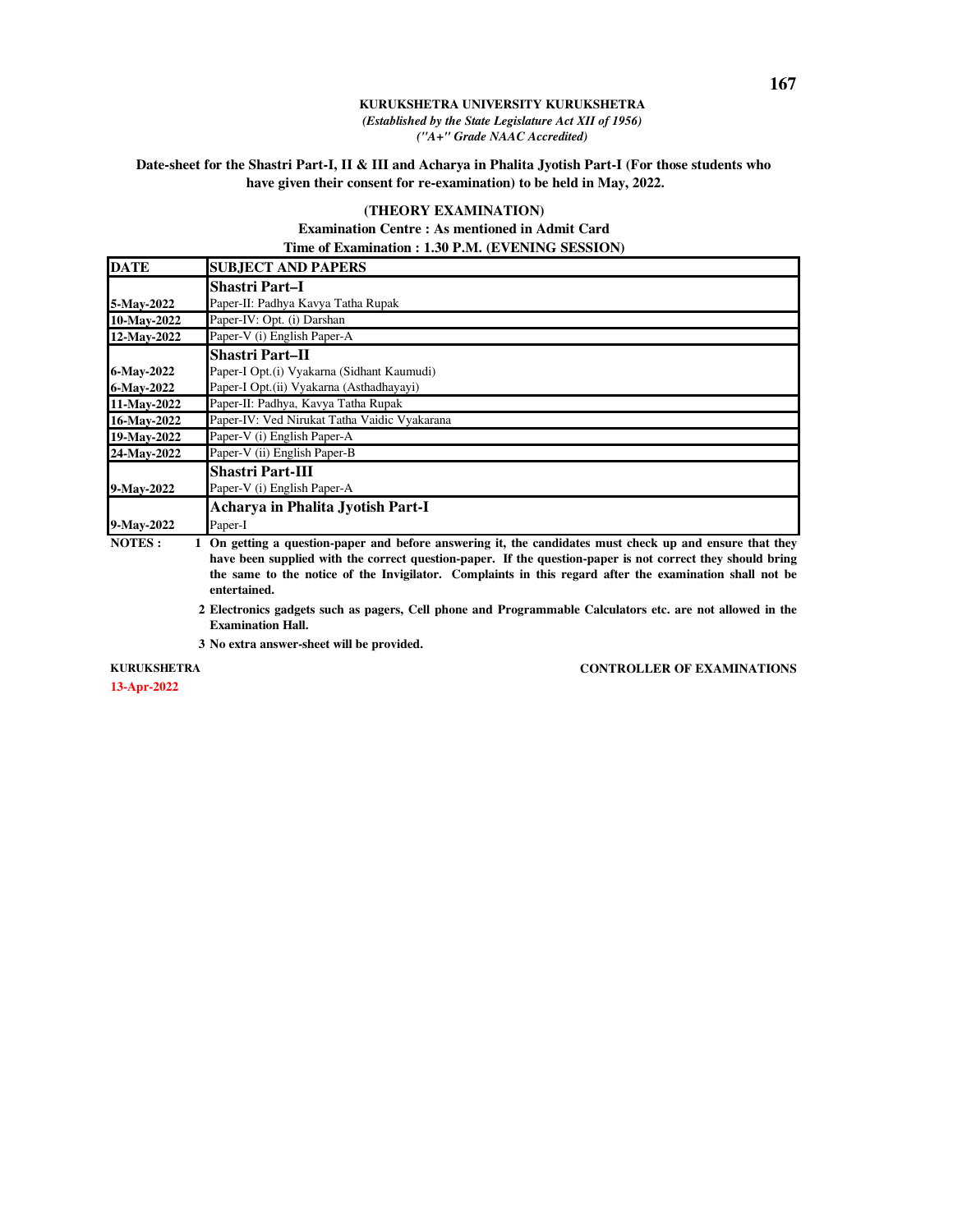### **Date-sheet for the BCA Part- I & II (Annual System) (For those students who have given their consent for re-examination) to be held in May, 2022.**

### **(THEORY EXAMINATION)**

## **Examination Centre : As mentioned in Admit Card Time of Examination : 1.30 P.M. (EVENING SESSION)**

| <b>DATE</b>            | <b>SUBJECT AND PAPERS</b>                                                                                        |
|------------------------|------------------------------------------------------------------------------------------------------------------|
|                        | <b>BCA Part-I</b>                                                                                                |
| 5-May-2022             | $BCA-101$ : Computer Fundamentals & Programming with C ++                                                        |
| 10-May-2022            | BCA-102 : P.C. Software                                                                                          |
| 13-May-2022            | <b>ENVIRONMENTAL STUDIES (Common for B.A.B.Sc./B.Com./ BCA/BIM/BTM etc. Annual</b><br><b>System Candidates</b> ) |
| 18-May-2022            | BCA-103 : Computer Oriented Numerical & Statistical Methods                                                      |
| 23-May-2022            | BCA-104 : Logical Organization of Computers                                                                      |
| 26-May-2022            | <b>BCA-105</b> : Mathematical Foundations-I                                                                      |
| 30-May-2022            | BCA-106 : Communicative English                                                                                  |
|                        | <b>BCA Part-II</b>                                                                                               |
| 6-May-2022<br>$\cdots$ | BCA-204: Data Base Management System                                                                             |

**NOTES : 1 On getting a question-paper and before answering it, the candidates must check up and ensure that they have been supplied with the correct question-paper. If the question-paper is not correct they should bring the same to the notice of the Invigilator. Complaints in this regard after the examination shall not be entertained.**

. **2 Electronics gadgets such as pagers, Cell phone and Programmable Calculators etc. are not allowed in the Examination Hall.**

. **3 No extra answer-sheet will be provided.**

#### **KURUKSHETRA**

**13-Apr-2022**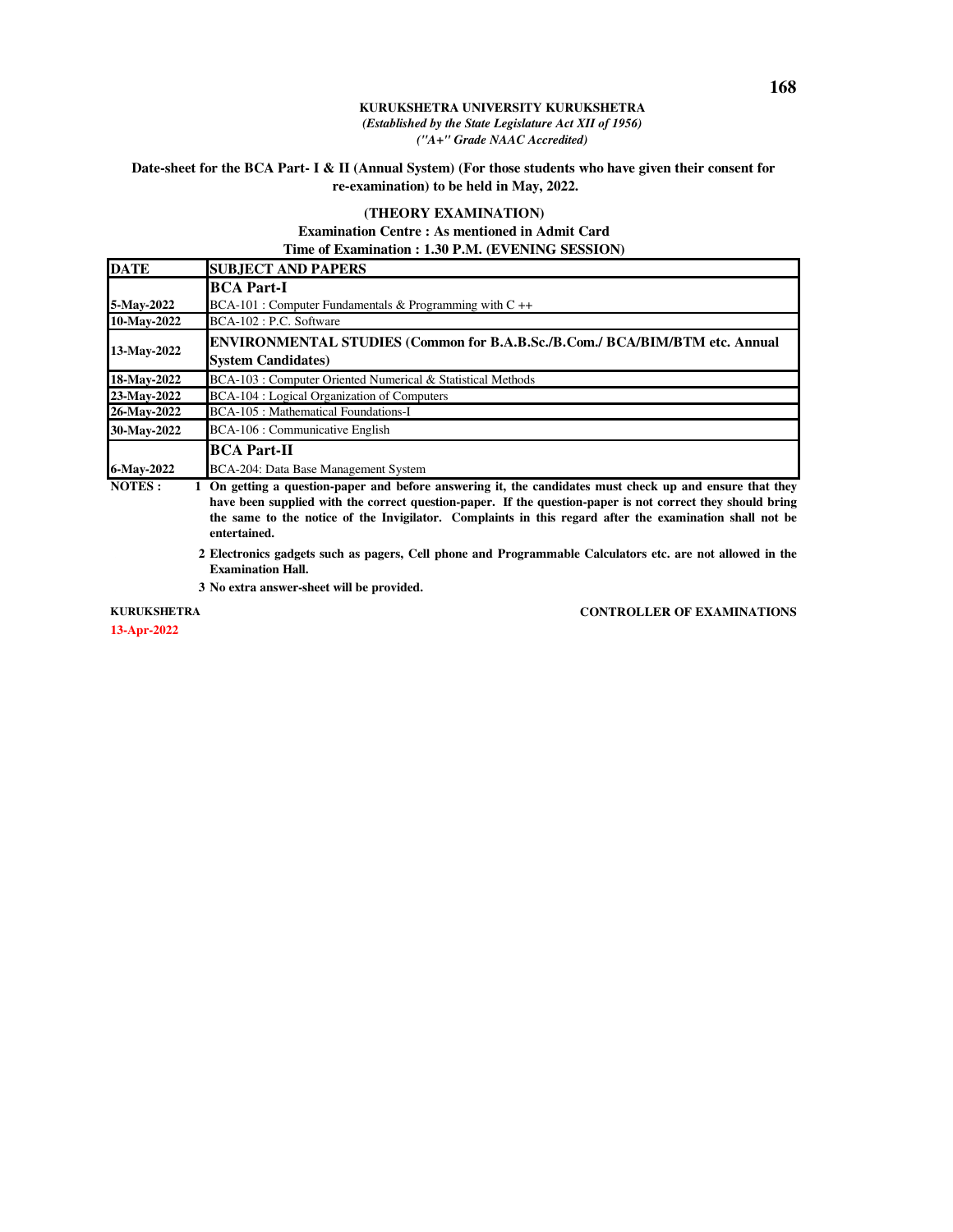## **Date-sheet for the M.A. (Previous) Annual System (For those students who have given their consent for re-examination) to be held in May, 2022.**

## **(THEORY EXAMINATION)**

## **Examination Centre : As mentioned in Admit Card Time of Examination : 1.30 P.M. (EVENING SESSION)**

| <b>DATE</b> | <b>SUBJECT AND PAPER</b>                                             |
|-------------|----------------------------------------------------------------------|
|             | <b>MA Sanskrit (Previous)</b>                                        |
| 5-May-2022  | Paper-I: Samhita Vaidikasahityam Cha                                 |
| 9-May-2022  | Paper-II: Vyakarnam Bhasha vigyanam Cha                              |
| 11-May-2022 | Paper-III: Bhartiya Darshanam                                        |
| 13-May-2022 | Paper-IV: Kavyam Kayamsastram Cha                                    |
| 17-May-2022 | Paper-V: Dharmatantragamah                                           |
|             | <b>MA Education (Previous)</b>                                       |
| 5-May-2022  | Paper-I: Philosophical Foundations of Education                      |
| 9-May-2022  | Paper-II: Sociological Foundations of Education                      |
| 11-May-2022 | Paper-III: Psychological Foundations of Education                    |
| 13-May-2022 | Paper-IV: Research Methods in Education                              |
| 17-May-2022 | Paper-V: Methods of Data Analysis in Education                       |
|             | <b>MA Pollitical Sc. (Previous)</b>                                  |
| 5-May-2022  | Paper-I: Political Thought                                           |
| 9-May-2022  | Paper-II: Indian Govt. and Politics                                  |
| 11-May-2022 | Paper-III: Theories & Practice of International Relations            |
| 13-May-2022 | Paper-IV: Major Ideas and Issues in Public Administration            |
| 17-May-2022 | Paper-V: Research Methodology                                        |
|             | <b>MA English (Previous)</b>                                         |
| 5-May-2022  | Paper-I: Literature in English 1550-1660                             |
| 5-May-2022  | Paper-I Opt (i): English Poetry from Chaucher to 1900 (Old Syllabus) |
| 9-May-2022  | Paper-II: Literature in English 1660-1798                            |
| 9-May-2022  | Paper-II Opt (i): English Drama from Marlow to Show (Old Syllabus)   |
| 11-May-2022 | Paper-III: Literature in English 1798-1914                           |
| 11-May-2022 | Paper-III (i): English Novel from fielding to Hardy (Old Syllabus)   |
| 13-May-2022 | Paper-IV: Literature in English 1914-2000                            |
| 13-May-2022 | Paper-IV : English Language (Old Syllabus)                           |
| 17-May-2022 | Paper-V: Opt.(i) Study of a Genre Fiction                            |
| 17-May-2022 | Paper-V: Opt.(ii) Study of a Genre Drama                             |
| 17-May-2022 | Paper-V: Opt.(iii) Study of a Genre Poetry                           |
|             | <b>MA Economics (Previous)</b>                                       |
| 5-May-2022  | Paper-I: Micro Economic (Analysis)                                   |
| 9-May-2022  | Paper-II: Macro Economic (Analysis)                                  |
| 11-May-2022 | Paper-III: Quantitative Methods                                      |
| 13-May-2022 | Paper-IV: Public Economics                                           |
| 17-May-2022 | Paper-V: (ii) Demography                                             |
| 17-May-2022 | Paper-V: (v) Economics of Labour                                     |
|             | <b>MA Hindi (Previous)</b>                                           |
| 5-May-2022  | Paper-I: Bhasha Vigyan Evam Hindi Bhasha                             |
| 9-May-2022  | Paper-II: Hindi Sahitya Ka Itihas                                    |
| 11-May-2022 | Paper-III: Adhunik Gadhya Sahitya                                    |
| 13-May-2022 | Paper-IV: Adhunik Hindi Kavya                                        |
| 17-May-2022 | Paper-V: (i) Bhartendu Harish Chander                                |
| 17-May-2022 | Paper-V: (iv) Prem Chand                                             |
|             |                                                                      |

**Contd. on Page….2**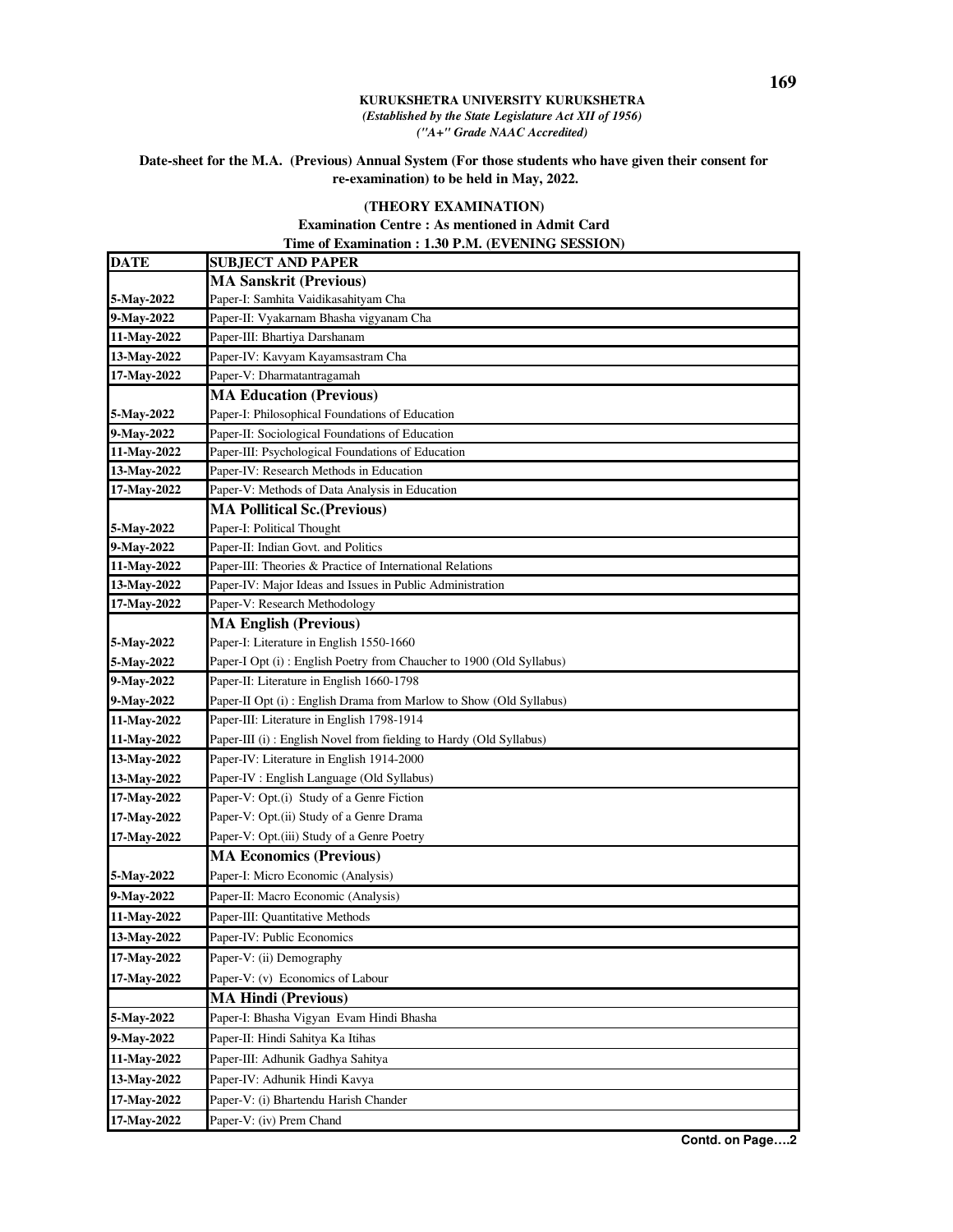| 17-May-2022 | Paper-V: (v) Patterkarita Parshikshan                                       |
|-------------|-----------------------------------------------------------------------------|
| 17-May-2022 | Paper-V: (vii) Haryanavi Bhasha Aur Sahitya                                 |
|             | <b>MA Public Administration (Previous)</b>                                  |
| 5-May-2022  | Paper-I: Administrative Theory                                              |
| 9-May-2022  | Paper-II: Public Personnel Administration                                   |
| 11-May-2022 | Paper-III: Financial Administration                                         |
| 13-May-2022 | Paper-IV: State Administration                                              |
| 17-May-2022 | Paper-V: (A) Development Administration                                     |
|             | <b>MA History (Previous)</b>                                                |
| 5-May-2022  | Paper-I: Medieval Societies                                                 |
| 9-May-2022  | Paper-II: Modern World                                                      |
| 11-May-2022 | Paper-III (i): Polity & Economy of Medieval India (1200-1750) (wef 2018-19) |
| 13-May-2022 | Paper-III (ii): Colonial India (1757-1857) (wef 2018-19)                    |
| 17-May-2022 | Paper-IV: History of China & Japan in Modern Times (wef 2018-19)            |
| 19-May-2022 | Paper-V: History of Europe 1789-1914 (wef 2018-19)                          |
|             | <b>MA AIH (Previous)</b>                                                    |
| 5-May-2022  | Paper-I: History of India Upto CAD 650                                      |
|             | <b>MA Philosophy (Previous)</b>                                             |
| 5-May-2022  | Paper-I: Logic (Indian & Western)                                           |
| 9-May-2022  | Paper-II: Epistemology & Metaphysics (Indian)                               |
| 11-May-2022 | Paper-III: Epistemology & Metaphysics (Western)                             |
| 13-May-2022 | Paper-IV: Ethics (Indian & Western)                                         |
| 17-May-2022 | Paper-V: Modern Indian Thought                                              |
|             | <b>MA Punjabi (Previous)</b>                                                |
| 5-May-2022  | Paper-I: Opt.(i) Madhkali Punjabi Kavita                                    |
| 5-May-2022  | Paper-I: Opt.(ii) Guru Nanak Kav Da Vishesh Adhyan                          |
| 9-May-2022  | Paper-II Opt.(i) Adhunik Punjabi Galp (Punjabi Novel)                       |
| 11-May-2022 | Paper-III: Sahit Sidhant Ate Vihark Adhyan                                  |
| 13-May-2022 | Paper-IV: Punjabi Sahit da Itihas                                           |
| 17-May-2022 | Paper-V: Opt. (ii) Parvasi Puniabi Sahit                                    |

**NOTES : 1 On getting a question-paper and before answering it, the candidates must check up and ensure that they have been supplied with the correct question-paper. If the question-paper is not correct they should bring the same to the notice of the Invigilator. Complaints in this regard after the examination shall not be entertained.**

. **2 Electronics gadgets such as pagers, Cell phone and Programmable Calculators etc. are not allowed in the Examination Hall.**

. **3 No extra answer-sheet will be provided.**

### **KURUKSHETRA**

**13-Apr-2022**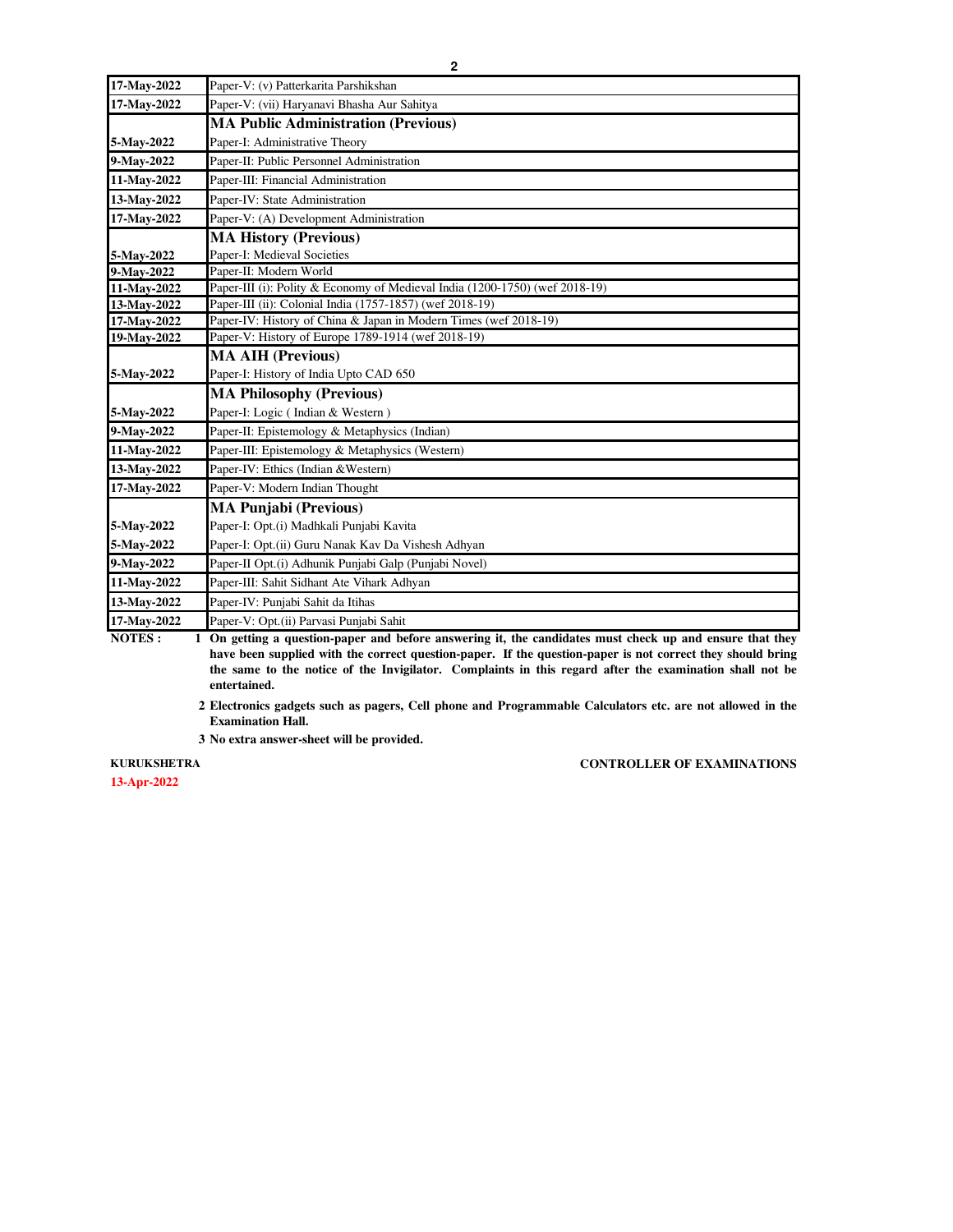# **Date-sheet for the M.A. (Final) Annual System (For those students who have given their consent for re-examination) to be held in May, 2022.**

# **(THEORY EXAMINATION)**

## **Examination Centre : As mentioned in Admit Card Time of Examination : 1.30 P.M. (EVENING SESSION)**

| DATE                       | <b>SUBJECT AND PAPER</b>                                                                         |
|----------------------------|--------------------------------------------------------------------------------------------------|
|                            | <b>MA Sanskrit (Final)</b>                                                                       |
| 6-May-2022                 | Paper-VI: Pali-Prakritya Bhasha Sahityam Cha                                                     |
| 10-May-2022                | Paper-VII: Group-B (Vyakaranam) Vyakarana Prampra                                                |
| 10-May-2022                | Paper-VII: Group-D (Sanskrit Sahityam) Natyasahityam Natyashastram Cha                           |
| 12-May-2022                | Paper-VIII: Group-D (Sanskrit Sahityam) Kavyasastram                                             |
| 16-May-2022                | Paper-IX: Group-D(Sanskrit Sahityam) Kavyam Kavyasastrasyach. Cha Itihas                         |
| 18-May-2022                | Paper-X: Group-D (Sanskrit Sahityam) Aitihasika Kavyam Khandkavyam Adhunik Kavyam Gitikavyam Cha |
|                            | <b>MA Education (Final)</b>                                                                      |
| 6-May-2022                 | Course-VI: Contemporary Issues in Indian Education                                               |
| 10-May-2022                | Course-VII: Curriculum Development and Comparative Education                                     |
| 12-May-2022                | Course-VIII: (i) Special Education                                                               |
| 16-May-2022                | Course-X:(ii) Educational and Vocational Guidance                                                |
|                            | <b>MA Political Science (Final)</b>                                                              |
| 6-May-2022                 | Paper-VI: Political Theory                                                                       |
| 10-May-2022                | Paper-VII: Comparative Politics                                                                  |
| 12-May-2022                | Paper-VIII, IX & X (i): Group-B: India's Foreign Policy & Relations                              |
| 16-May-2022                | Paper-VIII, IX & X (ii): Group-B: International Law                                              |
| 18-May-2022                | Paper-VIII, IX & X(iii): Group-B: International Organisation & Global Order Studies              |
|                            | <b>MA English (Final)</b>                                                                        |
| 6-May-2022                 | Paper-VI: Critical Theory                                                                        |
| 6-May-2022                 | Paper-V : Indian Writing in English (Old Syllabus)                                               |
| 10-May-2022<br>10-May-2022 | Paper-VII: American Literature<br>Paper-VI : American Literature (Old Syllabus)                  |
| 12-May-2022                | Paper-VIII: Indian Writing in English                                                            |
| 12-May-2022                | Paper-VII(i): Modern British Literature-I (Old Syllabus)                                         |
| 16-May-2022                | Paper-IX: Opt.(i) Linguistic, Stylistics and ELT OR English Language                             |
| 16-May-2022                | Paper-IX: Opt.(ii) Colonial and Post Colonial Studies                                            |
| 18-May-2022                | Paper-X Opt.(i) Literature and Gender                                                            |
| 18-May-2022                | Paper-X Opt.(iii) New Literature                                                                 |
| 20-May-2022                | Paper-VIII(i): Modern British Literature-II (Old Syllabus)                                       |
|                            | <b>MA Hindi (Final)</b>                                                                          |
| 6-May-2022                 | Paper-VI: Prachin Evam Madhya Kalin Kavita                                                       |
| 10-May-2022                | Paper-VII: Kavya Shaster Evam Sahityalochan                                                      |
| 12-May-2022                | Paper-VIII: Proyojan Mulak Hindi                                                                 |
| 16-May-2022                | Paper-IX: Bhartiya Sahitya                                                                       |
| 18-May-2022                | Paper-X: (i) Kabirdas                                                                            |
| 18-May-2022                | Paper-X: (ii) Tulsidas                                                                           |
| 18-May-2022                | Paper-X: (iii) Surdas                                                                            |
| 18-May-2022                | Paper-X: (vii) Haryana Ka Hindi Sahitya                                                          |
|                            | <b>MA Economics (Final)</b>                                                                      |
| 6-May-2022                 | Paper-VI: International Trade and Finance                                                        |
| 10-May-2022                | Paper-VII: Economics of Environment & Social Sector                                              |
| 12-May-2022                | Paper-VIII: Indian Economic Policy                                                               |
| 16-May-2022                | Paper-IX: Economic Growth and Development                                                        |
|                            |                                                                                                  |

**Contd. on Page….2**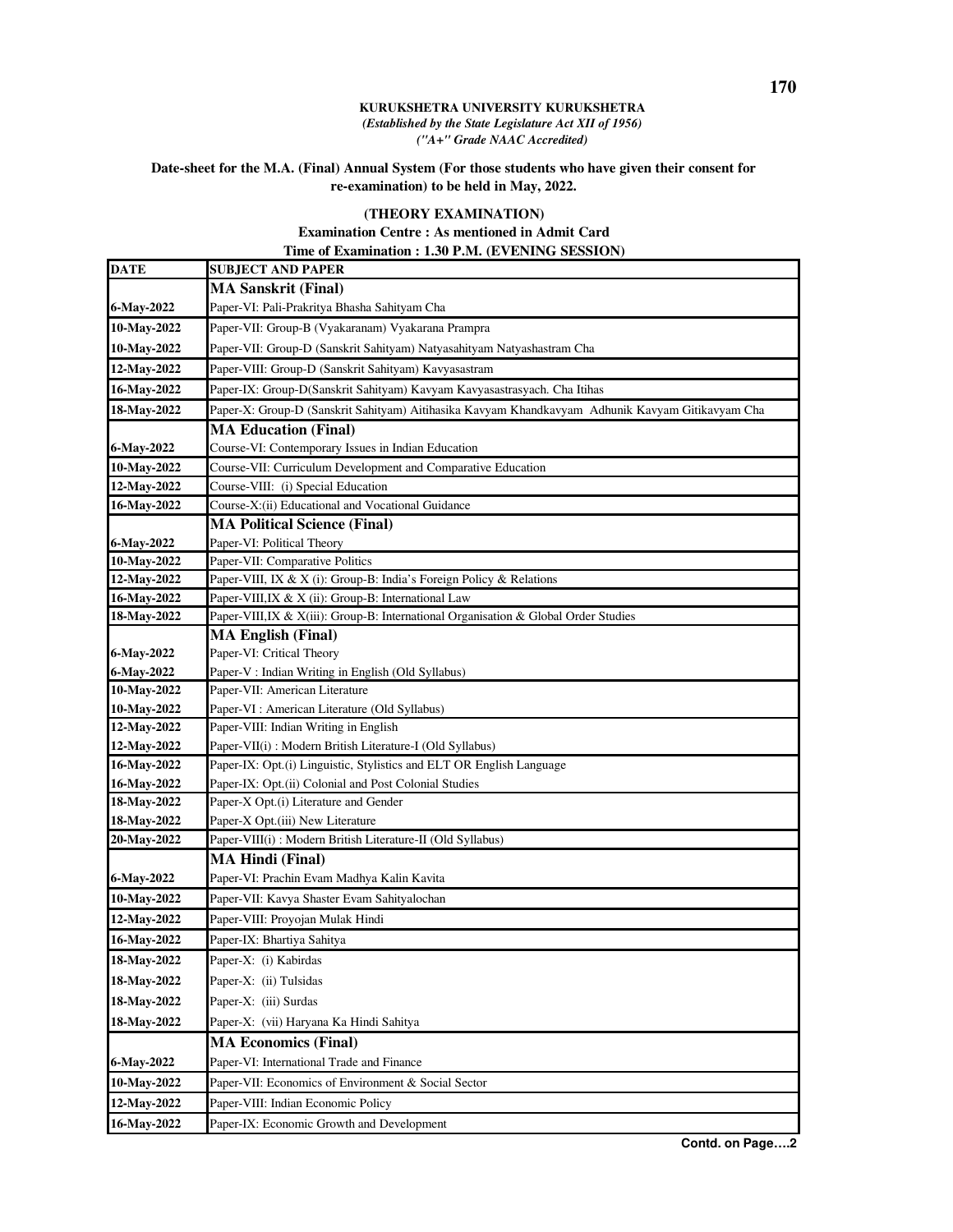| 18-May-2022 | Paper-X: (iv) Welfare Economics                                                                  |
|-------------|--------------------------------------------------------------------------------------------------|
| 18-May-2022 | Paper-X: (vi) Financial Institution & Markets                                                    |
| 18-May-2022 | Paper-X: (viii) Economics of Agriculture                                                         |
|             | <b>MA Public Administration (Final)</b>                                                          |
| 6-May-2022  | Paper-VI: Public Administration in India                                                         |
| 10-May-2022 | Paper-VII: Economic Policy and Administration                                                    |
| 12-May-2022 | Paper-VIII: Research Methods in Public Administration                                            |
| 16-May-2022 | Paper-IX: Group-A: Urban Local Govt. in India, Britain, France & USA.                            |
| 16-May-2022 | Paper-IX: Group-B: Labour Welfare Administration (wef 2014-15 to 2019-20)                        |
| 16-May-2022 | Paper-IX: Group-D: Politics and Administration (wef 2020-21 onwards)                             |
| 18-May-2022 | Paper-X: Group-A: Rural Local Development Administration                                         |
|             | <b>MA History (Final)</b>                                                                        |
| 6-May-2022  | Paper-6: Historiography (wef 2019-20)                                                            |
| 10-May-2022 | Paper-7: History of Haryana (wef 2019-20)                                                        |
| 12-May-2022 | Paper-8 (Opt I): Society and Culture in Medieval India AD 1200 to 1750 (wef 2019-20)             |
| 16-May-2022 | Paper-9: Social History of India 1200-1947 (wef 2019-20)                                         |
| 18-May-2022 | Paper-8 (Opt II): Modern India 1858-1947(wef 2019-20)                                            |
| 20-May-2022 | Paper-10: Economy and Business in India 1200-1947 (wef 2019-20)                                  |
|             | <b>MA AIH (Final)</b>                                                                            |
| 6-May-2022  | Paper-I Group-A: Historiography, Concepts, and Methods & Tools (Common for Paper-I, Group B & C) |
| 10-May-2022 | Paper-II: Group-B: Ancient Indian Epigraphy                                                      |
| 12-May-2022 | Paper-III: Group-B: Ancient Indian Numismatics                                                   |
| 16-May-2022 | Paper-IV: Group-B: States in India                                                               |
| 18-May-2022 | Paper-V Group-B: Historical Application in Tourism                                               |
|             | <b>MA Punjabi (Final)</b>                                                                        |
| 6-May-2022  | Paper-VI: Modern Punjabi Poetry                                                                  |
| 10-May-2022 | Paper-VII: Opt.(i) Punjabi Natak Ate Ikangi                                                      |
| 12-May-2022 | Paper-VIII: Punjabi Vartak                                                                       |
| 16-May-2022 | Paper-IX: Bhasha Vigyan, Punjabi Bhasha Ate Lipi                                                 |
| 18-May-2022 | Paper-X: Folklore and Culture                                                                    |
|             |                                                                                                  |

**NOTES : 1 On getting a question-paper and before answering it, the candidates must check up and ensure that they have been supplied with the correct question-paper. If the question-paper is not correct they should bring the same to the notice of the Invigilator. Complaints in this regard after the examination shall not be entertained.**

. **2 Electronics gadgets such as pagers, Cell phone and Programmable Calculators etc. are not allowed in the Examination Hall.**

. **3 No extra answer-sheet will be provided.**

**13-Apr-2022 KURUKSHETRA**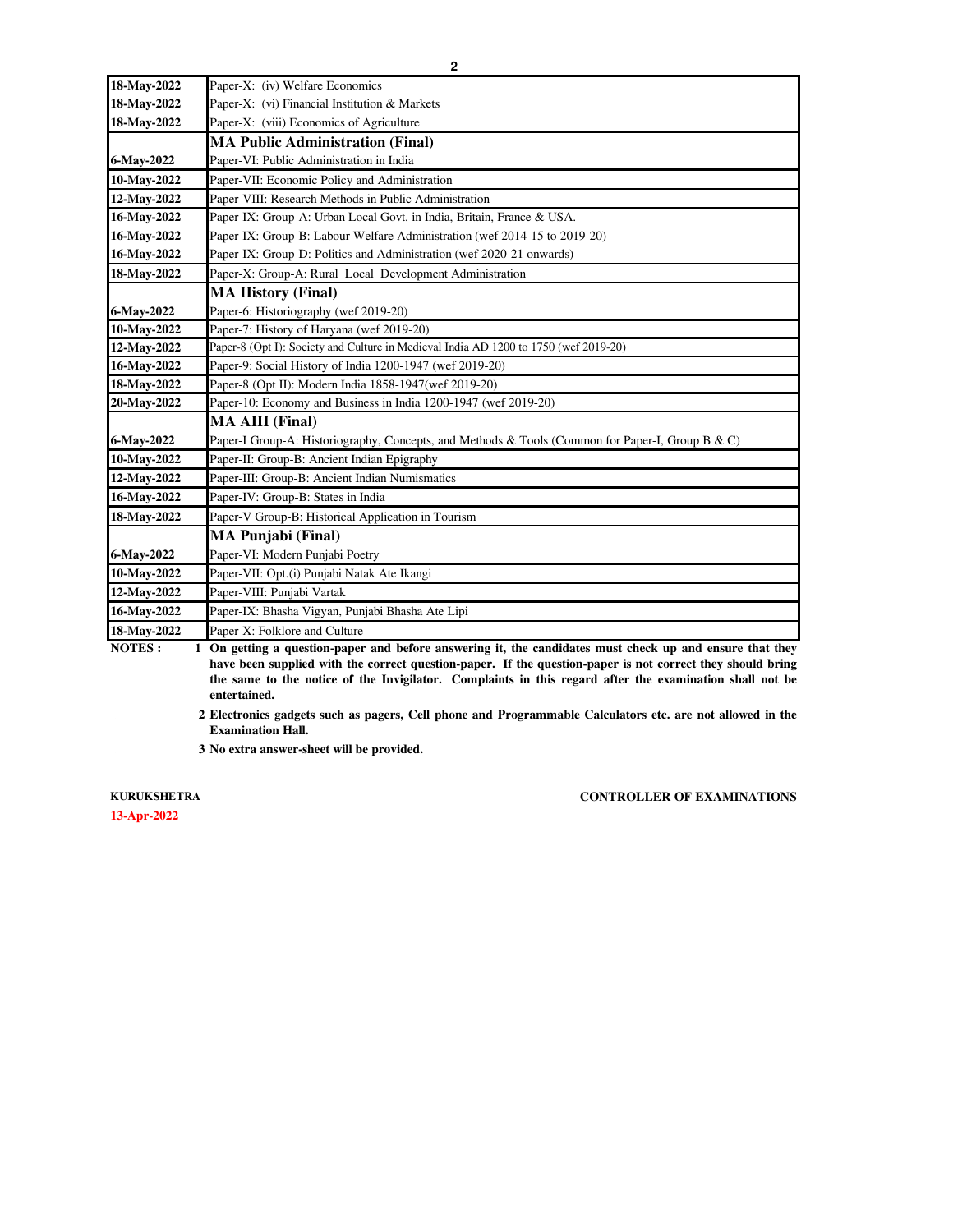## **Date-sheet for the M.Com. (Previous & Final) Annual System (For those students who have given their consent for re-examination) to be held in May, 2022.**

### **(THEORY EXAMINATION)**

### **Examination Centre : As mentioned in Admit Card Time of Examination : 1.30 P.M. (EVENING SESSION)**

| <b>DATE</b> | <b>SUBJECT AND PAPER</b>                                                                                       |
|-------------|----------------------------------------------------------------------------------------------------------------|
|             | <b>M.Com Previous</b>                                                                                          |
| 5-May-2022  | MC-501: Management Concepts & Organizational Bahaviour                                                         |
| 9-May-2022  | MC-502: Business Environment                                                                                   |
| 11-May-2022 | MC-503: Managerial Economics                                                                                   |
| 13-May-2022 | MC-504: Advanced Statistics                                                                                    |
| 17-May-2022 | MC-505: Marketing Management                                                                                   |
| 19-May-2022 | MC-506: Accounting for Managerial Decisions                                                                    |
|             | <b>M.Com Final</b>                                                                                             |
| 6-May-2022  | MC-601: Computer Application to Business and E-Commerce                                                        |
| 10-May-2022 | MC-602: Financial Management and Policy                                                                        |
| 12-May-2022 | MC-603: Security Analysis and Portfolio Management                                                             |
| 12-May-2022 | MC-213: Security Analysis and Portfolio Management (Old Syll 2001-02)                                          |
| 16-May-2022 | MC-604: Higher Accounting and Accounting Theory                                                                |
| 18-May-2022 | MC-605: Advertising and Sales Management                                                                       |
| 20-May-2022 | MC-606: Marketing Research                                                                                     |
| 20-May-2022 | MC-221: Marketing Management (Old Syll 2001-02)                                                                |
| 23-May-2022 | MC-607: Services Marketing                                                                                     |
| 23-May-2022 | MC-227: Consumer Behaviour (Old Syll 2001-02)                                                                  |
| 24-May-2022 | MC-608: Human Resource Management                                                                              |
| 25-May-2022 | MC-610: Entrepreneurship Development                                                                           |
| MOTEC.      | 1. On active a correction was a seal before accounting it the conditions would shall on and concome that their |

**NOTES : 1 On getting a question-paper and before answering it, the candidates must check up and ensure that they have been supplied with the correct question-paper. If the question-paper is not correct they should bring the same to the notice of the Invigilator. Complaints in this regard after the examination shall not be entertained.**

. **2 Electronics gadgets such as pagers, Cell phone and Programmable Calculators etc. are not allowed in the Examination Hall.**

. **3 No extra answer-sheet will be provided.**

### **13-Apr-2022 KURUKSHETRA**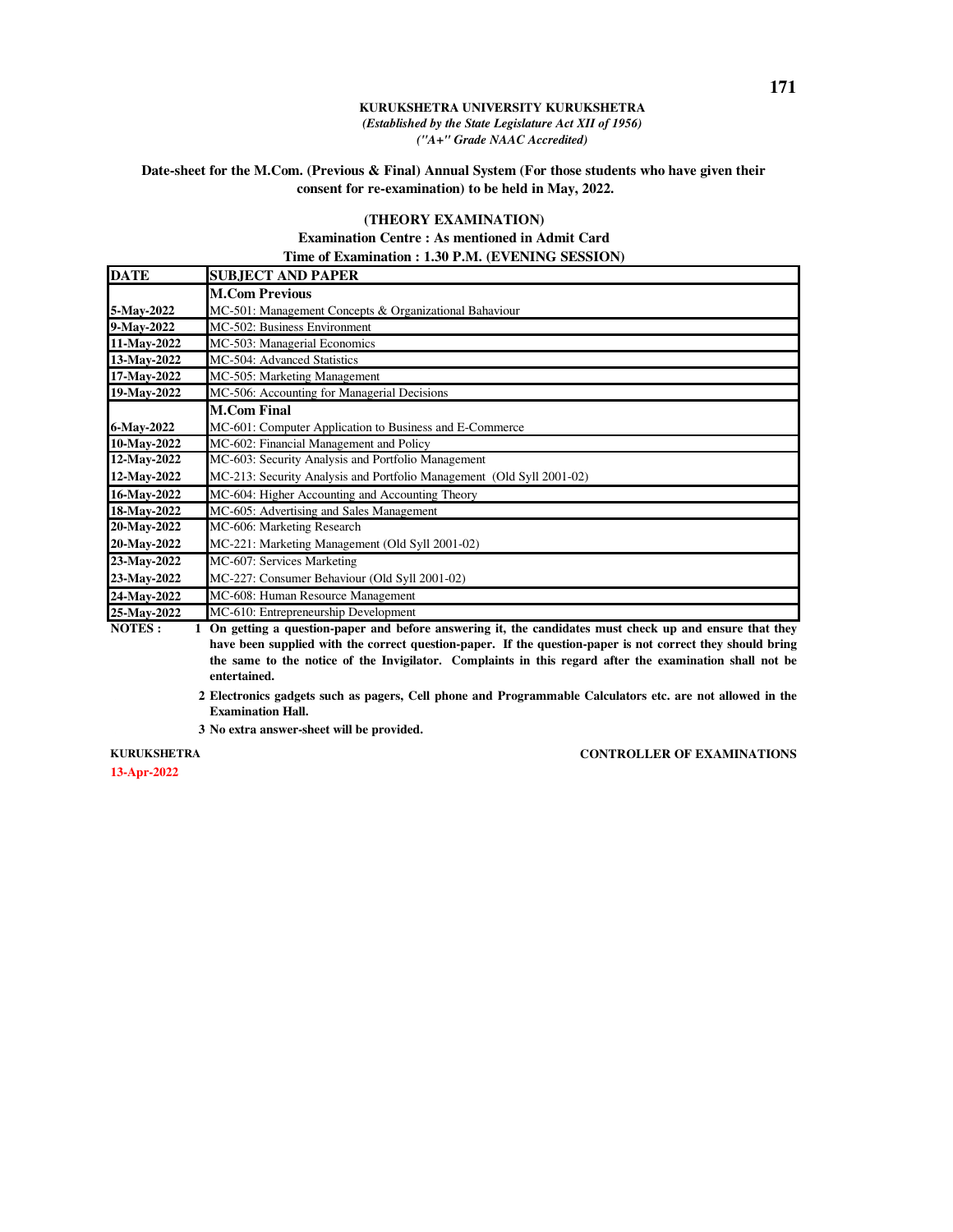**Date-sheet for the M.Sc. Mathematics & Geography (Previous & Final) Annual System (For those students who have given their consent for re-examination) to be held in May, 2022.** 

### **(THEORY EXAMINATION)**

**Examination Centre : As mentioned in Admit Card Time of Examination : 1.30 P.M. (EVENING SESSION)**

| <b>DATE</b> | <b>SUBJECT AND PAPER</b>                                                                                                |
|-------------|-------------------------------------------------------------------------------------------------------------------------|
|             | <b>M.Sc. Mathematics (Previous)</b>                                                                                     |
| 5-May-2022  | Mathematics Paper-I: MM-401: Advanced Abstract Algebra                                                                  |
| 9-May-2022  | Mathematics Paper - II MM-402: Real Analysis                                                                            |
| 11-May-2022 | Mathematics Paper-III MM-403: Topology & Functional Analysis                                                            |
| 13-May-2022 | Mathematics Paper-IV MM-404: Complex Analysis                                                                           |
| 17-May-2022 | Mathematics Paper-V: MM-405: Differential Equations                                                                     |
|             | <b>M.Sc. Geography (Previous)</b>                                                                                       |
| 5-May-2022  | Geography Paper-I: Geomorphology                                                                                        |
| 9-May-2022  | Geography Paper-II: Climatology                                                                                         |
| 11-May-2022 | Geography Paper-III: Economic Geography                                                                                 |
| 13-May-2022 | Geography Paper-IV: Geography of India                                                                                  |
| 17-May-2022 | Geography Paper-V: (a) Quantitative Methods & Cartographic Representation of Climatic & Socio Economic Data<br>(Theory) |
|             | <b>M.Sc. Mathematics (Final)</b>                                                                                        |
| 6-May-2022  | Mathematics Paper-VI: MM-501: Partial Differential Equations $\&$ Mechanics                                             |
| 10-May-2022 | Mathematics Paper-VII: MM-502: Discrete Mathematics Computer Programming                                                |
| 12-May-2022 | Mathematics Paper-VIII: MM-503 (i): Mechanics of Solids                                                                 |
| 16-May-2022 | Mathematics Paper-IX: MM-504 (i): Fluid Mechanics and Seismology                                                        |
| 18-May-2022 | Mathematics Paper-X: MM-505 (i): Integral Equations and Boundary Value Problems                                         |
|             | <b>M.Sc. Geography (Final)</b>                                                                                          |
| 6-May-2022  | Geography Paper-VI: History of Geographical Thought                                                                     |
| 10-May-2022 | Geography Paper-VII: Agricultural Geography                                                                             |
| 12-May-2022 | Geography Paper-VIII: Population Geography                                                                              |
| 16-May-2022 | Geography Paper-X (a) Remote Sensing Techniques Toposheet Interpretation & Morphomatric Analysis (Theory)               |
|             |                                                                                                                         |

**NOTES : 1 On getting a question-paper and before answering it, the candidates must check up and ensure that they have been supplied with the correct question-paper. If the question-paper is not correct they should bring the same to the notice of the Invigilator. Complaints in this regard after the examination shall not be entertained.**

- . **2 Electronics gadgets such as pagers, Cell phone and Programmable Calculators etc. are not allowed in the Examination Hall.**
- . **3 No extra answer-sheet will be provided.**

**KURUKSHETRA** 

**13-Apr-2022**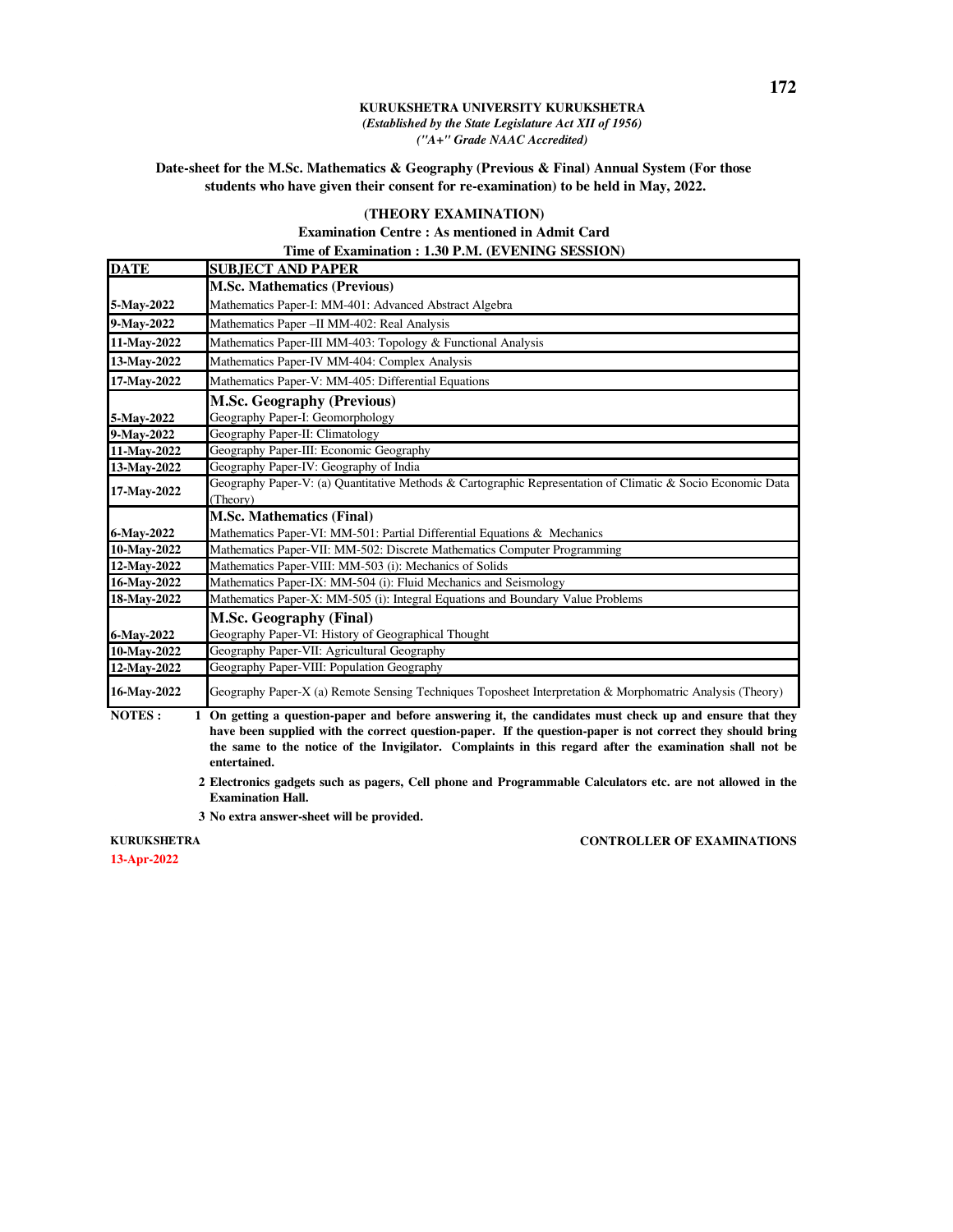### **Date-sheet for the LL.M. Part-I & II (Annual System) (For those students who have given their consent for re-examination) to be held in May, 2022.**

## **(THEORY EXAMINATION)**

### **Examination Centre : As mentioned in Admit Card Time of Examination : 1.30 P.M. (EVENING SESSION)**

| <b>DATE</b> | <b>SUBJECT AND PAPER</b>                                                                        |
|-------------|-------------------------------------------------------------------------------------------------|
|             | <b>LLM</b> Part-I                                                                               |
| 5-May-2022  | P-101 DE: Law of Social Transformation and Judicial Process in India (Syllabus 2010-11 onwards) |
| 9-May-2022  | P-102 DE: Indian Constitutional Law & the New Challenges (Syllabus 2010-11 onwards)             |
| 11-May-2022 | P-103 DE: Principles of Statutory Interpretation (Syllabus 2010-11 onwards)                     |
| 13-May-2022 | P-104 DE: Legal Theory (Syllabus 2010-11 onwards)                                               |
| 17-May-2022 | P-105-DE: Corporate Law & Management (Syllabus 2017-18 onwards)                                 |
| 19-May-2022 | P-106-DE: Law of Contractural Transactions (Syllabus 2010-11 onwards)                           |
|             | <b>LLM</b> Part-II                                                                              |
| 6-May-2022  | Paper -201DE: Research Methodology (Syllabus 2011-12 onwards)                                   |
| 10-May-2022 | Paper-202DE: Law of Banking and Negotiable Instruments (Syllabus 2011-12 onwards)               |
| 12-May-2022 | Paper-203DE: Law of Industrial Intellectual Property (Syllabus 2011-12 onwards)                 |
| 16-May-2022 | Paper-204DE: Insurance Law (Syllabus 2011-12 onwards)                                           |
| 18-May-2022 | Paper-205DE: Legal Regulation of Economic Enterprises (Syllabus 2011-12 onwards)                |

**NOTES :** 1 On getting a question-paper and before answering it, the candidates must check up and ensure that they **have been supplied with the correct question-paper. If the question-paper is not correct they should bring the same to the notice of the Invigilator. Complaints in this regard after the examination shall not be entertained.**

. **2 Electronics gadgets such as pagers, Cell phone and Programmable Calculators etc. are not allowed in the Examination Hall.**

. **3 No extra answer-sheet will be provided.**

**KURUKSHETRA** 

**13-Apr-2022**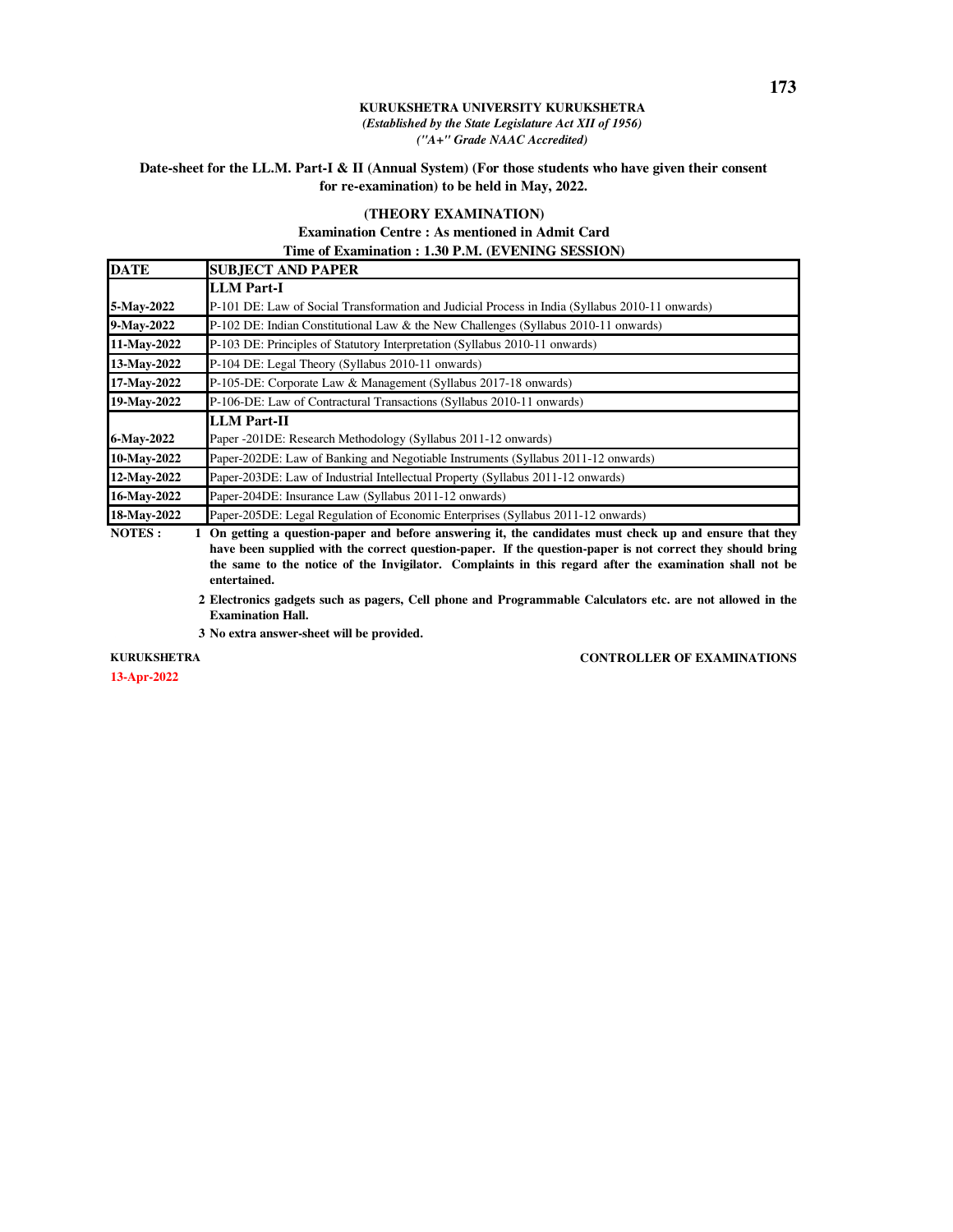## **Date-Sheet for the B.Library & Information Science, M. Library & Information Science & D. Library Science (Annual System) (For those students who have given their consent for re-examination) to be held in May, 2022.**

### **(THEORY EXAMINATION)**

### **Examination Centre : As mentioned in Admit Card Time of Examination : 1.30 P.M. (EVENING SESSION)**

| <b>DATE</b>   | <b>SUBJECT &amp; PAPER</b>                                                                                                                                                                                                                                                                                                                      |
|---------------|-------------------------------------------------------------------------------------------------------------------------------------------------------------------------------------------------------------------------------------------------------------------------------------------------------------------------------------------------|
|               | <b>B.Lib. &amp; Information Science</b>                                                                                                                                                                                                                                                                                                         |
| 6-May-2022    | Paper-I: Library and Information Society                                                                                                                                                                                                                                                                                                        |
| 10-May-2022   | Paper-II: Knowledge Organization: Information Processing & Retrieval                                                                                                                                                                                                                                                                            |
| 12-May-2022   | Paper-III: Management of Libraries & Information centres                                                                                                                                                                                                                                                                                        |
| 16-May-2022   | Paper-IV: Information Sources Part-I (Theory)                                                                                                                                                                                                                                                                                                   |
| 18-May-2022   | Paper-VI: ICT Applications in LIS (Theory)                                                                                                                                                                                                                                                                                                      |
|               | M.Lib. & Information Science                                                                                                                                                                                                                                                                                                                    |
| 5-May-2022    | Paper-I: Information Analysis, Consolidation & Repackaging                                                                                                                                                                                                                                                                                      |
| 9-May-2022    | Paper-II: Information System Management                                                                                                                                                                                                                                                                                                         |
| 11-May-2022   | Paper-III: Information Retrieval                                                                                                                                                                                                                                                                                                                |
| 13-May-2022   | Paper-IV: Research Methods and Statistical Techniques                                                                                                                                                                                                                                                                                           |
| 17-May-2022   | Paper-V: Social Science Information System                                                                                                                                                                                                                                                                                                      |
| 19-May-2022   | Paper-VI: Advanced ICT Applications in LIS (Theory)                                                                                                                                                                                                                                                                                             |
|               | <b>D.Library Science</b>                                                                                                                                                                                                                                                                                                                        |
| 12-May-2022   | Paper-III: Organization of Library Materials                                                                                                                                                                                                                                                                                                    |
| <b>NOTES:</b> | On getting a question-paper and before answering it, the candidates must check up and ensure that they<br>have been supplied with the correct question-paper. If the question-paper is not correct they should bring<br>the same to the notice of the Invigilator. Complaints in this regard after the examination shall not be<br>entertained. |

- . **2 Electronics gadgets such as pagers, Cell phone and Programmable Calculators etc. are not allowed in the Examination Hall.**
- . **3 No extra answer-sheet will be provided.**

**13-Apr-2022 KURUKSHETRA**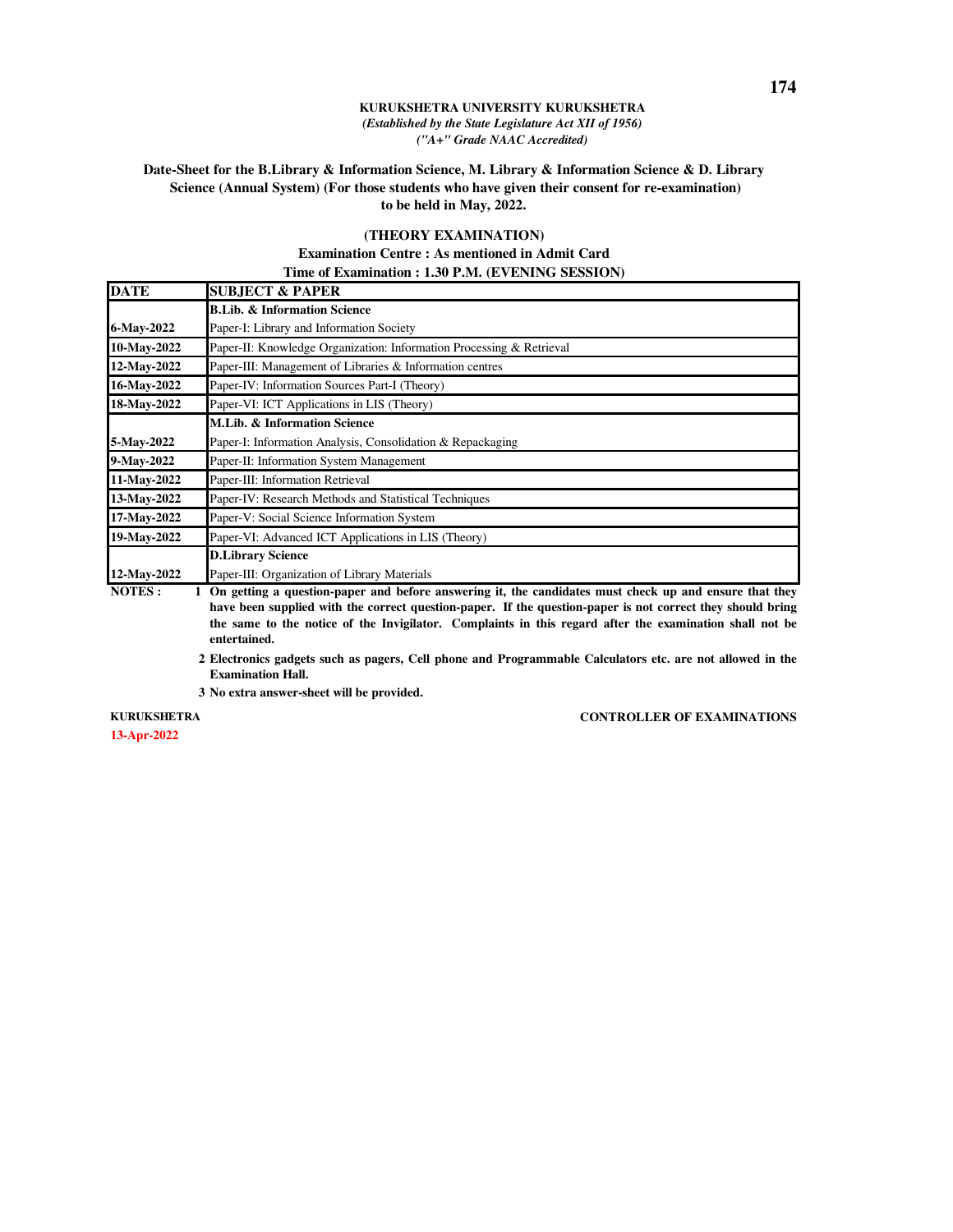## **Date-sheet for the MASTER OF BUSINESS ADMINISTRATION (M.B.A.) Part-I & II (Annual System) (For those students who have given their consent for re-examination) to be held in May, 2022.**

### **(THEORY EXAMINATION)**

### **Examination Centre : As mentioned in Admit Card Time of Examination : 1.30 P.M. (EVENING SESSION)**

| <b>DATE</b> | <b>SUBJECT AND PAPER</b>                                   |
|-------------|------------------------------------------------------------|
|             | M.B.A.Part-I                                               |
| 5-May-2022  | MBAD-101: Management Concepts and Organizational Behaviour |
| 9-May-2022  | MBAD-102: Quantitative Techniques and Research Methodology |
| 11-May-2022 | MBAD-103: Accounting for Managers                          |
| 13-May-2022 | MBAD-104: Marketing Management                             |
| 17-May-2022 | MBAD-105: Human Resource Management                        |
| 19-May-2022 | MBAD-106: Financial Management                             |
| 23-May-2022 | MBAD-107: Business Environment & Economics                 |
| 25-May-2022 | MBAD-108: Fundamentals of Computer & E-Commerce            |
|             | M.B.A.Part-II                                              |
| 6-May-2022  | MBAD-201: Business Policy and Strategic Management         |
| 10-May-2022 | MBAD-202: Business Legislation                             |
| 12-May-2022 | MBAFM-201: Security Analysis & Portfolio Management        |
| 12-May-2022 | MBAMM-201: Consumer Behaviour                              |
| 16-May-2022 | MBAFM-202: International Financial Management              |
| 16-May-2022 | MBAMM-202: Advertising & Sales Management                  |
| 18-May-2022 | MBAFM-203: Management of Financial Services                |
| 18-May-2022 | MBAMM-203: International Marketing & Export Management     |
| 20-May-2022 | MBAFM-204: Financial Institutions & Markets                |
| 20-May-2022 | MBAMM-204: Product & Brand Management                      |
| 24-May-2022 | MBAFM-205: Project Management                              |
| 24-May-2022 | MBAMM-205: Rural and Agricultural Marketing                |

**NOTES : 1 On getting a question-paper and before answering it, the candidates must check up and ensure that they have been supplied with the correct question-paper. If the question-paper is not correct they should bring the same to the notice of the Invigilator. Complaints in this regard after the examination shall not be entertained.**

- . **2 Electronics gadgets such as pagers, Cell phone and Programmable Calculators etc. are not allowed in the Examination Hall.**
- . **3 No extra answer-sheet will be provided.**

**KURUKSHETRA** 

**13-Apr-2022**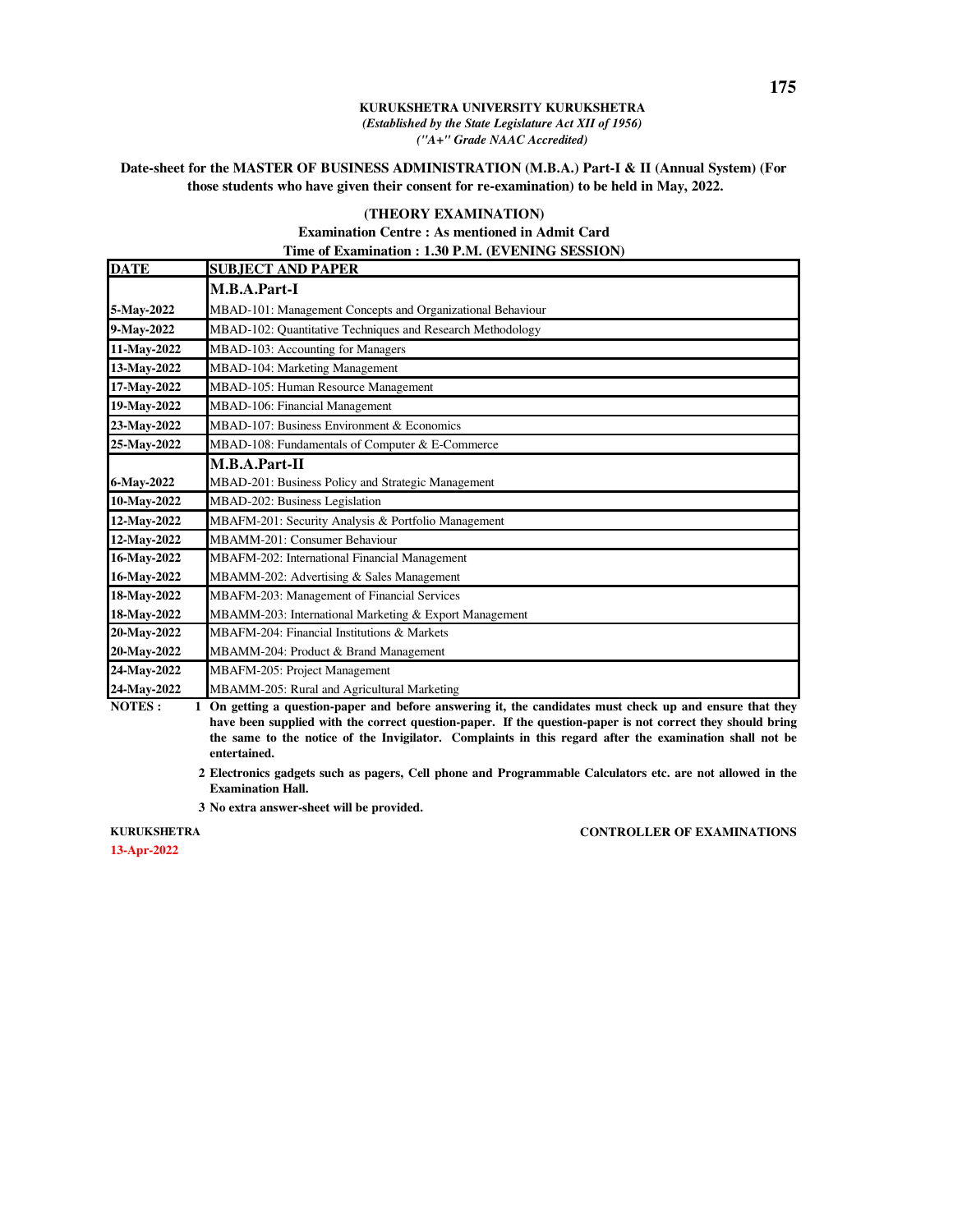**Date-Sheet for the Post-Graduate Diploma in Environmental Education (PGDEE), MA.Environmental Education (Part-I&II), Post-Graduate Diploma in Journalism & Mass Communication (PGDJMC), M.A. (Mass Communication) Part-I & II, Post-Graduate Diploma in Export Marketing Management (PGDEMM), PG Diploma in Cyber Law and IPR, PG Diploma in Business Analytics, PG Diploma in Taxation, PG Diploma in Human Rights, Diploma in Yoga, (For those students who have given their consent for re-examination) to be held in May, 2022.** 

### **(THEORY EXAMINATION)**

### **Examination Centre : As mentioned in Admit Card Time of Examination : 1.30 P.M. (EVENING SESSION)**

| <b>DATE</b> | <b>SUBJECT AND PAPER</b>                                                                     |
|-------------|----------------------------------------------------------------------------------------------|
|             | <b>MA Mass Communication Part-I/PGDJMC</b>                                                   |
| 5-May-2022  | M.A.(MC)Part-I/PGDJMC Paper-I: Process and Practice of Communication                         |
| 9-May-2022  | M.A.(MC) Part-I/PGDJMC Paper-II: Print Media                                                 |
| 11-May-2022 | M.A.(MC) Part-I/PGDJMC Paper-III: Electronic Media                                           |
| 13-May-2022 | M.A.(MC)Part-I/PGDJMC Paper-IV: Reporting                                                    |
| 17-May-2022 | M.A.(MC)Part-I/PGDJMC Paper-V: Advertising                                                   |
|             | <b>MA Mass Communication Part-II</b>                                                         |
| 6-May-2022  | M.A.(MC) Part-II: Paper-VI: Editing                                                          |
| 10-May-2022 | M.A.(MC) Part-II: Paper-VII: Media Research                                                  |
| 12-May-2022 | M.A.(MC) Part-II: Paper-VIII: Development Communication                                      |
| 16-May-2022 | M.A.(MC) Part-II: Paper-IX: Public Relations                                                 |
| 18-May-2022 | M.A.(MC) Part-II: Paper-X: Media Production                                                  |
|             | MA Environmental Education Part-I/PG Dip. in Env. Education                                  |
| 5-May-2022  | PGDEE Paper-IV: Major National & Global Environment Issues (Common with MA Env. Edu. Part-I) |
|             | <b>MA Environmental Education Part-II</b>                                                    |
| 6-May-2022  | M.A. Environmental Education Part-II Paper-V: Environmental Impacts and Education            |
| 10-May-2022 | M.A. Environmental Education Part-II Paper-VI: Natural Resources                             |
| 12-May-2022 | M.A. Environmental Education Part-II Paper-VII: Wildlife and its Conservation                |
|             | PG Dip in Export Mkt. Mgt.                                                                   |
| 9-May-2022  | PGDEMM Paper EM-101: International Marketing                                                 |
| 11-May-2022 | PGDEMM Paper- EM-102: International Business Environment                                     |
|             | <b>PG Diploma in Cyber Law and IPR</b>                                                       |
| 9-May-2022  | P-I: Cyber Law: Development and Challenges                                                   |
| 11-May-2022 | P-II: Information Technology Act, 2000                                                       |
| 13-May-2022 | P-III: Role of Law in Cyber World                                                            |
|             | <b>PG Diploma in Business Analytics</b>                                                      |
| 9-May-2022  | PGDBA-105: Data Mining and Visualization                                                     |
|             | <b>PG Diploma in Taxation</b>                                                                |
| 9-May-2022  | PGDTX-104: Corporate Taxation                                                                |
|             | <b>PG Diploma in Human Rights</b>                                                            |
| 9-May-2022  | P-101: Historical and Philosophical Perspectives of Human Rights (For DCC Candidates)        |
|             | Diploma in Yoga                                                                              |
| 12-May-2022 | P-I: Yoga Bahiganga Yoga                                                                     |
| 16-May-2022 | P-I: Yoga Antaranga Yoga                                                                     |

**NOTES : 1 On getting a question-paper and before answering it, the candidates must check up and ensure that they have been supplied with the correct question-paper. If the question-paper is not correct they should bring the same to the notice of the Invigilator. Complaints in this regard after the examination shall not be entertained.**

. **2 Electronics gadgets such as pagers, Cell phone and Programmable Calculators etc. are not allowed in the Examination Hall.**

. **3 No extra answer-sheet will be provided.**

**13-Apr-2022 KURUKSHETRA**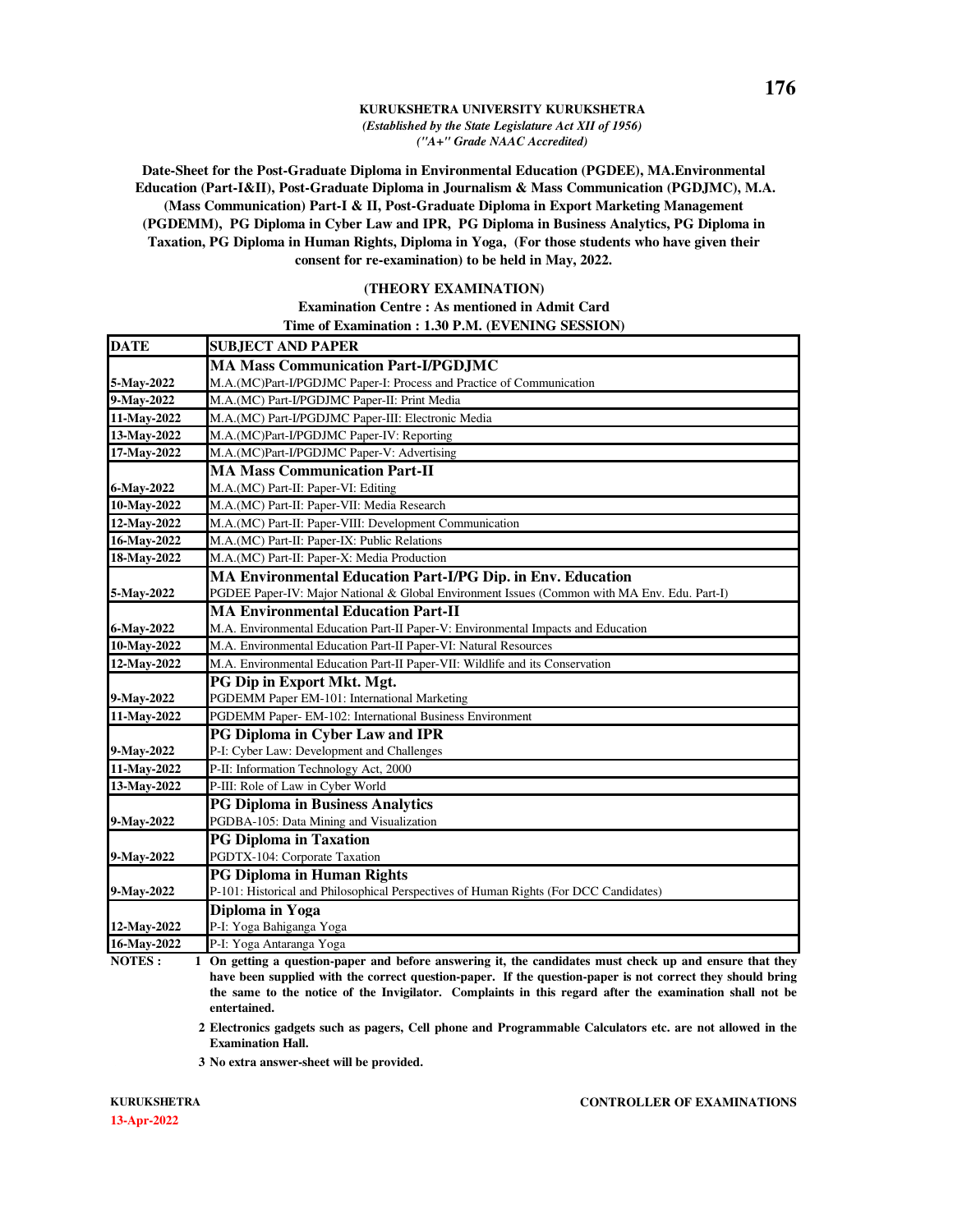## **Date-Sheet for the M.C.A. I Year/PGDCA/M.Sc. Computer Science (S/W) I Year, M.C.A. II Year/M.Sc. Computer Science (S/W) II Year and M.C.A. Final Year (For those students who have given their consent for re-examination) to be held in May, 2022.**

### **(THEORY EXAMINATION) Examination Centre : As mentioned in Admit Card Time of Examination : 1.30 P.M. (EVENING SESSION)**

| <b>DATE</b>              | <b>SUBJECT &amp; PAPER</b>                                                                             |
|--------------------------|--------------------------------------------------------------------------------------------------------|
|                          | MCA/PGDCA/M.Sc Computer Sc.(S/W) Part-I                                                                |
| 5-May-2022               | CSDE-11: Computer Fundamentals and Programming in C (Old 2009-10 Syllabus)                             |
| 5-May-2022               | CSDE-11: Computer Organisation & Networking Fundamentals                                               |
| 10-May-2022              | CSDE-12: Problem Solving Through C                                                                     |
| 13-May-2022              | CSDE-13: Data Structures                                                                               |
| 18-May-2022              | CSDE-14: Data Base Management System                                                                   |
| 23-May-2022              | CSDE-15: Operating System                                                                              |
|                          | <b>MCA/M.Sc Computer Sc.(S/W) Part-II</b>                                                              |
| 6-May-2022               | CSDE-21: Computer Graphics                                                                             |
| 11-May-2022              | CSDE-23: Software Engineering                                                                          |
| 16-May-2022              | CSDE-22: Object Oriented Analysis and Design using UML $& C++$                                         |
| 19-May-2022              | CSDE-24: Visual Programming                                                                            |
| 24-May-2022              | CSDE-25: Artificial Intelligence                                                                       |
|                          | M.C.A. (Final) Annual System                                                                           |
| 9-May-2022               | CS-DE-31: Data Communication & Networking Technologies                                                 |
| 12-May-2022              | CS-DE-34: Advances in Databases                                                                        |
| 17-May-2022              | CS-DE-35(iv) Programming in Java                                                                       |
| NOTEC.<br>$\blacksquare$ | On outting a greation nanon and before anomating it the condidates must sheel; up and engune that they |

**NOTES : 1 On getting a question-paper and before answering it, the candidates must check up and ensure that they have been supplied with the correct question-paper. If the question-paper is not correct they should bring the same to the notice of the Invigilator. Complaints in this regard after the examination shall not be entertained.**

. **2 Electronics gadgets such as pagers, Cell phone and Programmable Calculators etc. are not allowed in the Examination Hall.**

. **3 No extra answer-sheet will be provided.**

## **KURUKSHETRA**

**13-Apr-2022**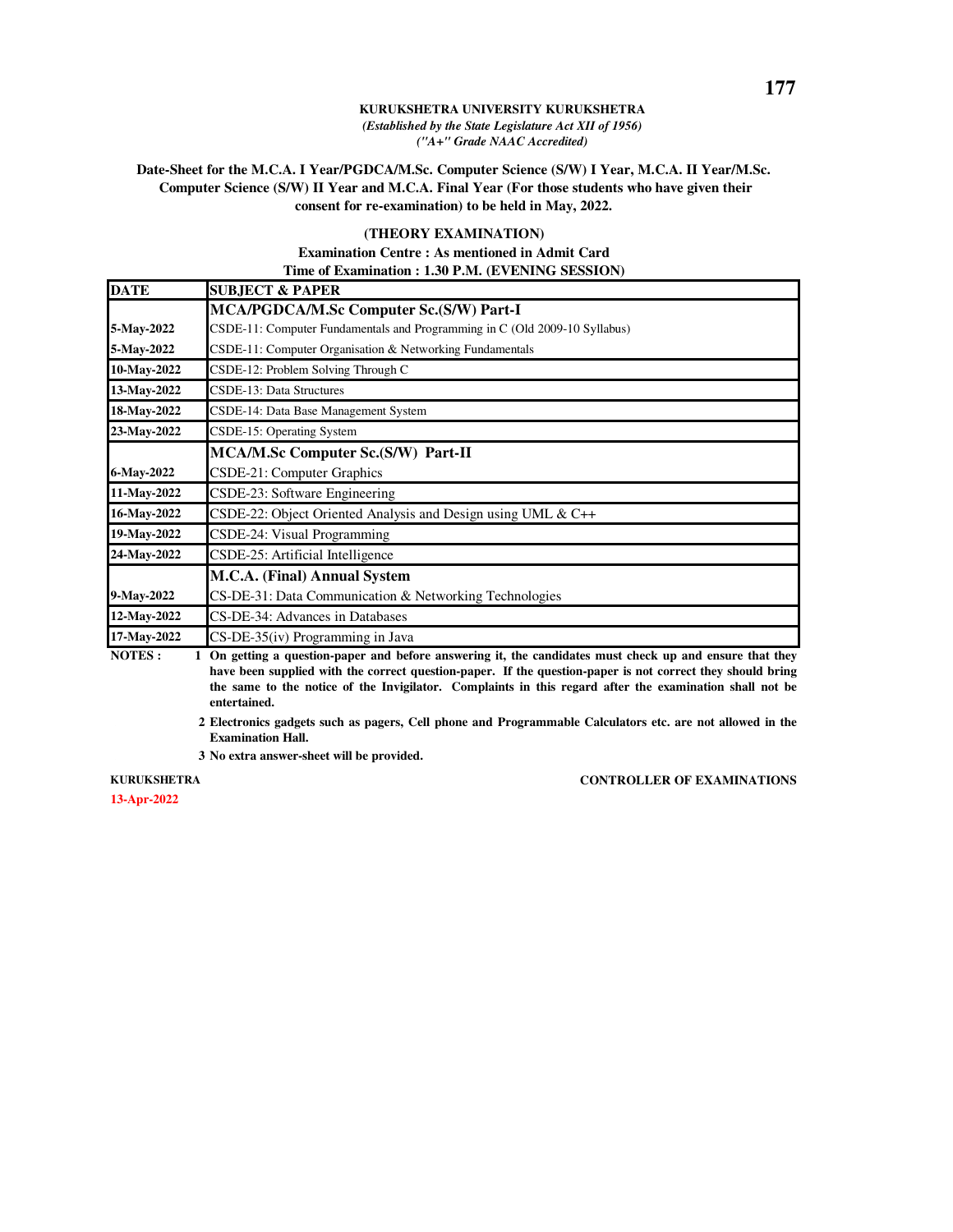**Date-sheet for the Bachelor of Education (B.Ed.) (2 Year Course) Part-I & II (Through Distanc Education) (For those students who have given their consent for re-examination) to be held in May, 2022.** 

### **(THEORY EXAMINATION)**

### **Examination Centre : As mentioned in Admit Card Time of Examination : 1.30 P.M. (EVENING SESSION)**

| <b>DATE</b> | <b>SUBJECT AND PAPERS</b>                                                                          |
|-------------|----------------------------------------------------------------------------------------------------|
|             | Part-I                                                                                             |
| 5-May-2022  | Course-1: Childhood and Growing Up                                                                 |
| 9-May-2022  | Course-2: Contemporary India and Education                                                         |
| 11-May-2022 | Course-3: Learning and Teaching                                                                    |
| 13-May-2022 | Course-4-A: Language across curriculum                                                             |
| 13-May-2022 | Course-4-B: Understanding, Disciplines and subjects                                                |
| 17-May-2022 | Course -6 (i): Pedagogy of Science                                                                 |
| 17-May-2022 | Course-6 (ii) Pedagogy of Social Science                                                           |
|             | Part-II                                                                                            |
| 6-May-2022  | Course-5: Gender School and Society                                                                |
| 6-May-2022  | Paper-III-A- Vision of Secondary Education India in the context of 21th Centary (Old 2014-15 Syll) |
| 6-May-2022  | Paper-III-B- Opt.(iii) Health and Physical Education (Old 2014-15 Syll)                            |
| 10-May-2022 | Course-7: Pedagogy of English                                                                      |
| 10-May-2022 | Paper-V-B: Action Research (Old 2014-15 Syll)                                                      |
| 12-May-2022 | Course-8: Knowledge and Curriculm                                                                  |
| 12-May-2022 | Paper-VII Opt.(B) Teaching of English (Old 2014-15 Syll)                                           |
| 12-May-2022 | Paper-VII Opt.(A) Teaching of Hindi (Old 2015-16 Syll)                                             |
| 16-May-2022 | Course-9: Assessment for Learning                                                                  |
| 18-May-2022 | Course-10: Creating and Inclusive School                                                           |
| 20-May-2022 | Course-11 (i): Environment Education                                                               |
| 20-May-2022 | Course-11 (ii): Peace Education                                                                    |

**NOTES : 1 On getting a question-paper and before answering it, the candidates must check up and ensure that they have been supplied with the correct question-paper. If the question-paper is not correct they should bring the same to the notice of the Invigilator. Complaints in this regard after the examination shall not be entertained.**

. **2 Electronics gadgets such as pagers, Cell phone and Programmable Calculators etc. are not allowed in the Examination Hall.**

. **3 No extra answer-sheet will be provided.**

**KURUKSHETRA**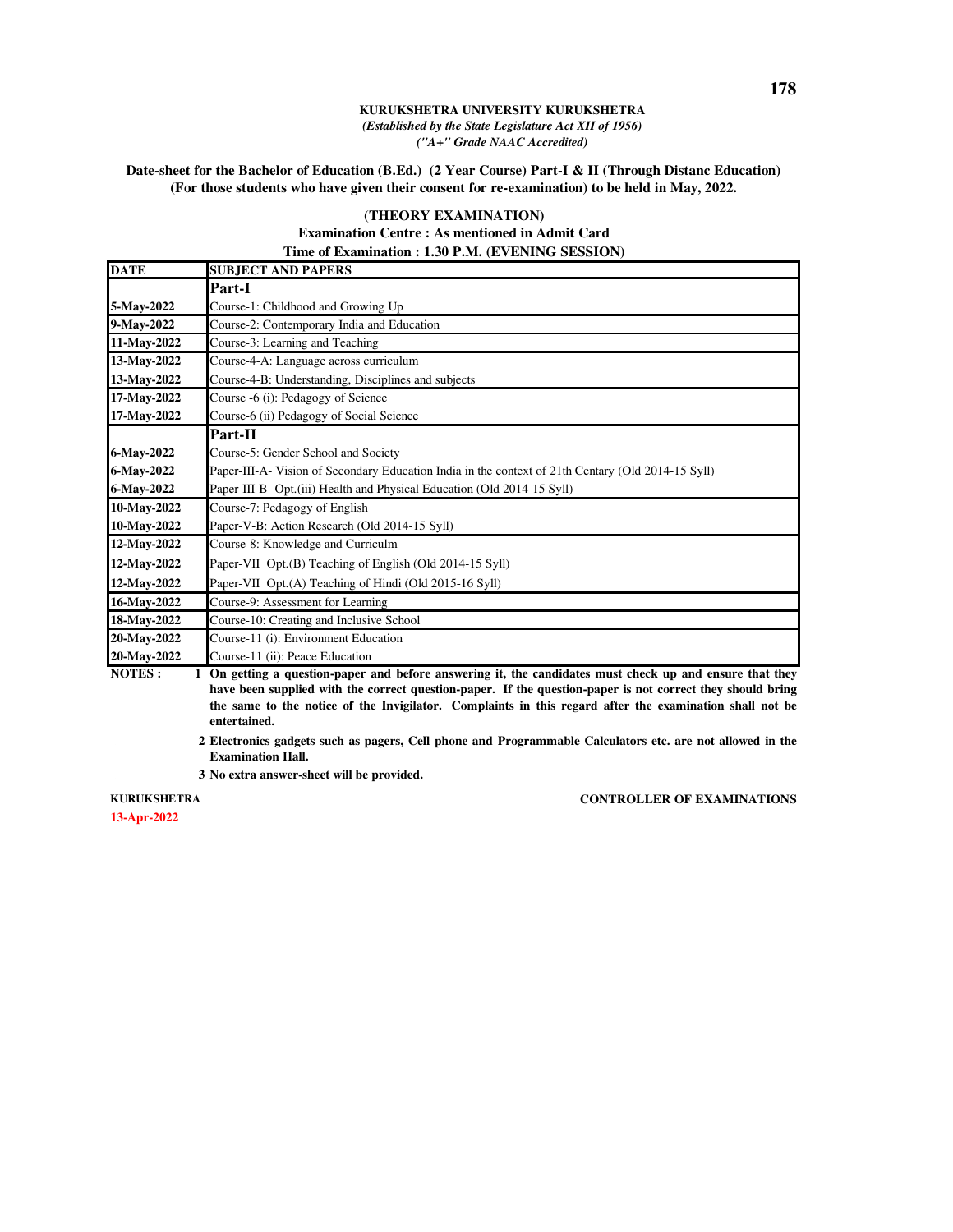### **Date-sheet for the Bachelor of Education (General) (1Year) (For those students who have given their consent for re-examination) to be held in May, 2022.**

### **(THEORY EXAMINATION)**

### **Examination Centre : As mentioned in Admit Card Time of Examination : 1.30 P.M. (EVENING SESSION)**

| <b>DATE</b> | <b>SUBJECT AND PAPERS</b>                                                                                                                    |
|-------------|----------------------------------------------------------------------------------------------------------------------------------------------|
| 5-May-2022  | Paper-III (A) Vision of Secondary Education in India in the Context of 21st Century                                                          |
| 5-May-2022  | Paper-III (B): Opt. (iii) Health and Physical Education                                                                                      |
| 5-May-2022  | Paper-I: Education in Emerging Indian Society (Old Syll 2009-10)                                                                             |
| 9-May-2022  | Paper-VI&VII Group-A Opt.(i) Teaching of Hindi                                                                                               |
| 9-May-2022  | Paper-VI&VII Group-A Opt. (ii) Teaching of English                                                                                           |
| 9-May-2022  | Paper-VI&VII Group-A Opt. (iii) Teaching of Punjabi                                                                                          |
| 9-May-2022  | Paper-II: Psychology of Teaching and Learning (Old Syll 2009-10)                                                                             |
| 11-May-2022 | Paper-VI&VII : Gr-A (iv) & Gr-C (ii) Teaching of Sanskrit                                                                                    |
| 11-May-2022 | Paper-III(A): Secondary Education & School Management (Old Syll 2009-10)                                                                     |
| 13-May-2022 | Paper-VI&VII : Group-B Opt. (v) Teaching of Home Science                                                                                     |
| 13-May-2022 | Paper-VI&VII : Group-B Opt. (vii) Teaching of Economics                                                                                      |
| 13-May-2022 | Paper-VI&VII : Group-B Opt. (viii) Teaching of History                                                                                       |
| 13-May-2022 | Paper-IV: Educational Technology (Old Syll 2009-10)                                                                                          |
| 17-May-2022 | Paper-VI(i): Teaching of Social Studies (Old Syll 2009-10)                                                                                   |
| MATHE       | 1. $\Omega$ , and a second contract that $1.9$ , a second contract $\Omega$ and $\Omega$ and $\Omega$ and $\Omega$ and $\Omega$ and $\Omega$ |

**NOTES : 1 On getting a question-paper and before answering it, the candidates must check up and ensure that they have been supplied with the correct question-paper. If the question-paper is not correct they should bring the same to the notice of the Invigilator. Complaints in this regard after the examination shall not be entertained.**

. **2 Electronics gadgets such as pagers, Cell phone and Programmable Calculators etc. are not allowed in the Examination Hall.**

. **3 No extra answer-sheet will be provided.**

**13-Apr-2022 KURUKSHETRA**